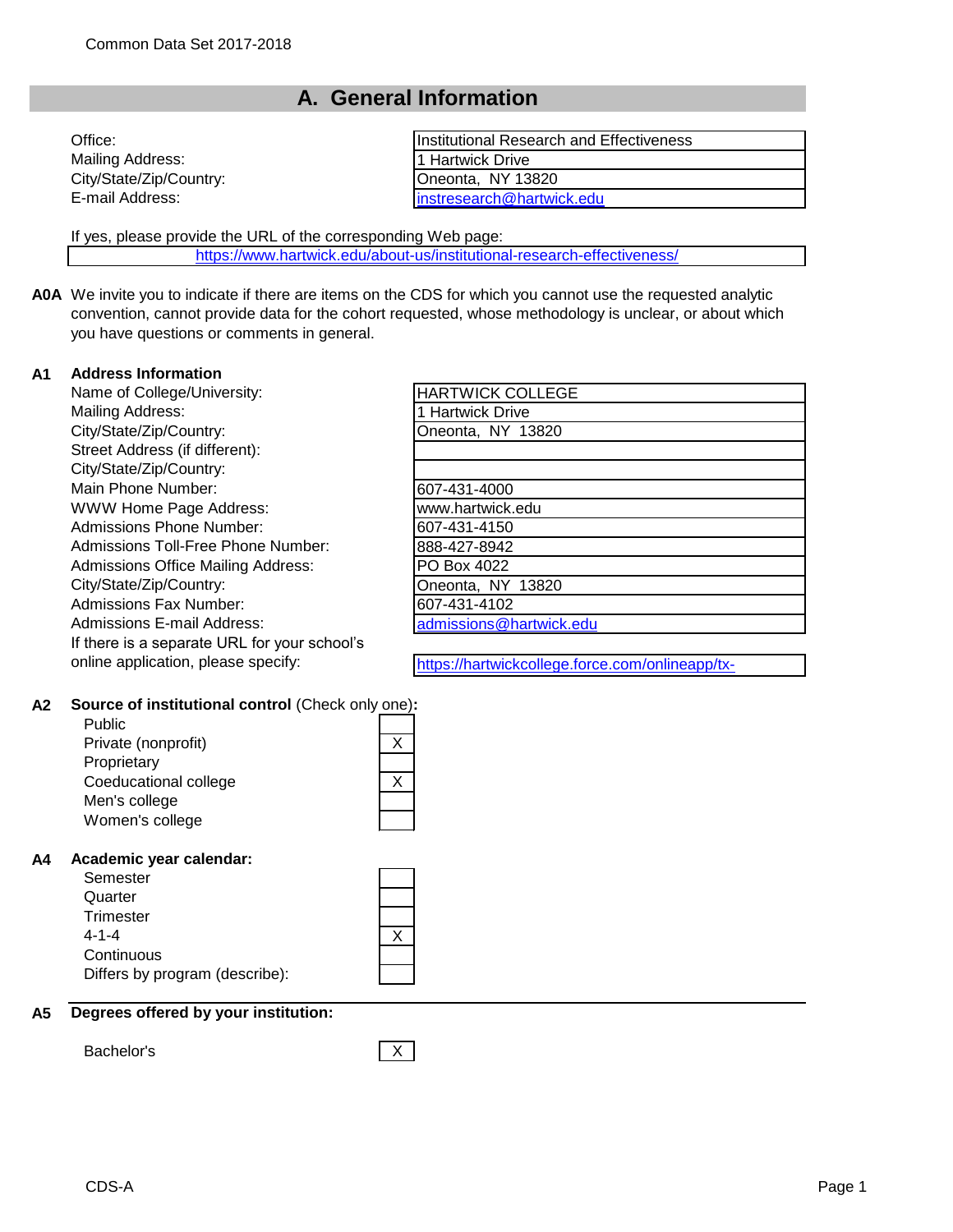# **B. ENROLLMENT AND PERSISTENCE**

#### **B1 Institutional Enrollment - Men and Women Provide numbers of students for each of the following categories as of the institution's official fall reporting date or as of October 15, 2017.**

|                                   |     | <b>FULL-TIME</b> | <b>PART-TIME</b> |          |
|-----------------------------------|-----|------------------|------------------|----------|
|                                   | Men | Women            | Men              | Women    |
| <b>Undergraduates</b>             |     |                  |                  |          |
| Degree-seeking, first-time        |     |                  |                  |          |
| freshmen                          | 157 | 194              | 0                | 0        |
| Other first-year, degree-seeking  | 0   | 0                | 0                | 0        |
| All other degree-seeking          | 331 | 496              | 2                | 14       |
| Total degree-seeking              | 488 | 690              | $\mathbf{2}$     | 14       |
| All other undergraduates enrolled |     |                  |                  |          |
| in credit courses                 |     |                  | $\overline{c}$   | 3        |
| Total undergraduates              | 489 | 691              | 4                | 17       |
| <b>Graduate</b>                   |     |                  |                  |          |
| Degree-seeking, first-time        |     |                  |                  | $\Omega$ |
| All other degree-seeking          |     |                  |                  |          |
| All other graduates enrolled in   |     |                  |                  |          |
| credit courses                    |     |                  |                  |          |
| Total graduate                    | 0   | 0                | 0                | $\bf{0}$ |
| Total all undergraduates          |     |                  |                  | 1,201    |
| Total all graduate                |     |                  |                  |          |
| <b>GRAND TOTAL ALL STUDENTS</b>   |     |                  |                  | 1,201    |

**B2 Enrollment by Racial/Ethnic Category. Provide numbers of undergraduate students for each of the following categories as of the institution's official fall reporting date or as of October 15, 2017.**

| <b>B2</b> |                                                 | Degree-Seeking<br>First-Time<br><b>First Year</b> | Degree-Seeking<br>Undergraduates<br>(include first-time<br>first-year) | Total<br>Undergraduates<br>(both degree- and<br>non-degree-<br>seeking) |
|-----------|-------------------------------------------------|---------------------------------------------------|------------------------------------------------------------------------|-------------------------------------------------------------------------|
| <b>B2</b> | Nonresident aliens                              | 6                                                 | 30                                                                     | 36                                                                      |
| <b>B2</b> | Hispanic/Latino                                 | 31                                                | 77                                                                     | 108                                                                     |
| <b>B2</b> | Black or African American, non-Hispanic         | 44                                                | 69                                                                     | 113                                                                     |
| <b>B2</b> | White, non-Hispanic                             | 205                                               | 538                                                                    | 747                                                                     |
| <b>B2</b> | American Indian or Alaska Native, non-Hispanic  |                                                   |                                                                        | 14                                                                      |
| <b>B2</b> | Asian, non-Hispanic                             | 6                                                 | 28                                                                     | 34                                                                      |
| <b>B2</b> | Native Hawaiian or other Pacific Islander, non- |                                                   |                                                                        |                                                                         |
|           | Hispanic                                        | 0                                                 |                                                                        |                                                                         |
| <b>B2</b> | Two or more races, non-Hispanic                 | 0                                                 | 0                                                                      |                                                                         |
| <b>B2</b> | Race and/or ethnicity unknown                   | 52                                                | 93                                                                     | 148                                                                     |
| <b>B2</b> | <b>TOTAL</b>                                    | 351                                               | 843                                                                    | 1,201                                                                   |

## **Persistence**

**B3 Number of degrees awarded from July 1, 2016 to June 30, 2017**

- **B3** Certificate/diploma
- **B3** Associate degrees
- **B3** Bachelor's degrees 292
- **B3** Postbachelor's certificates
- **B3** Master's degrees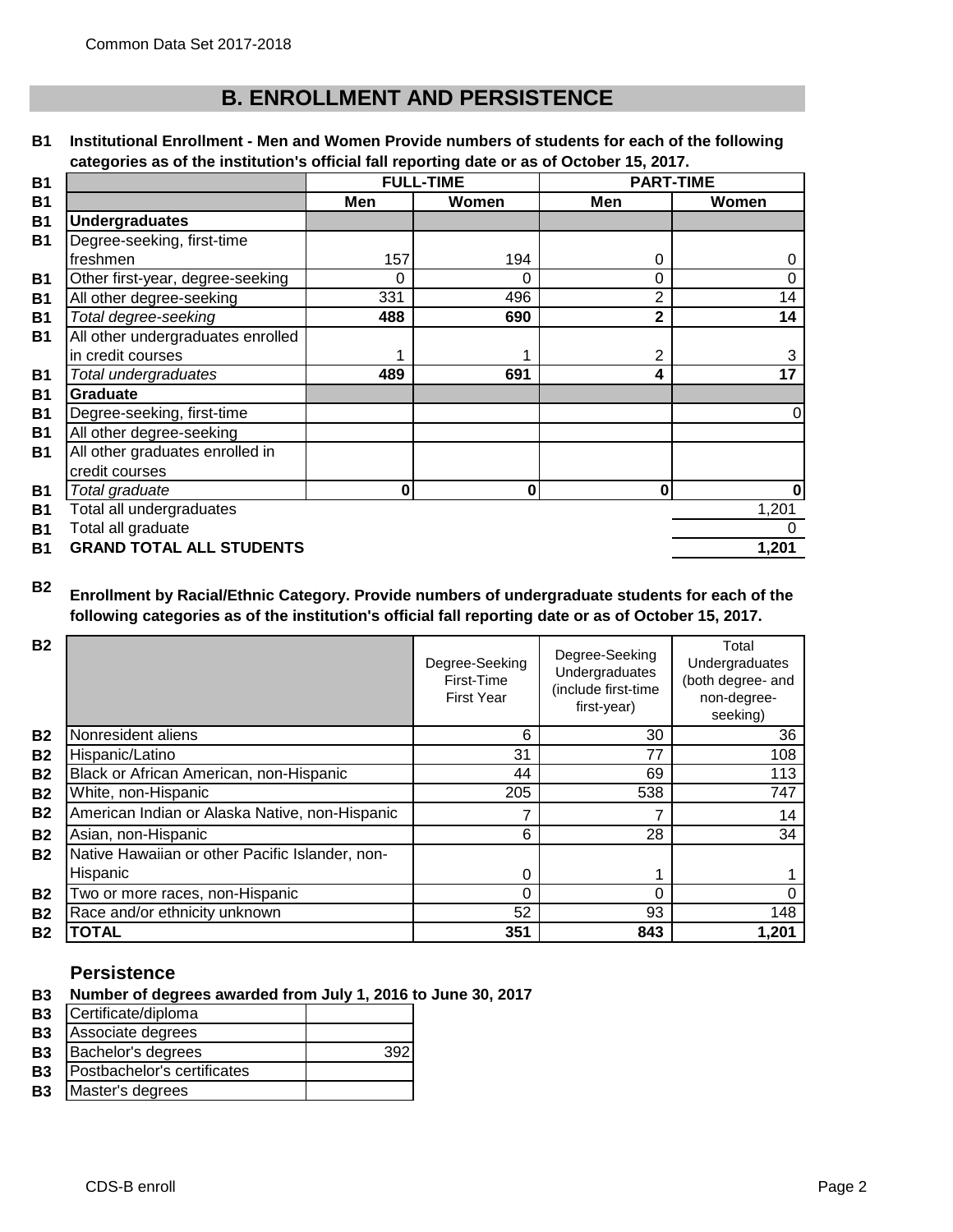## **Graduation Rates** *Fall 2011 Cohort*

|                                                                                                                                                                                                                    | <b>Recipients of</b><br>a Federal Pell<br>Grant | Recipients of a<br><b>Subsidized</b><br><b>Stafford Loan</b><br>who did not<br>receive a Pell<br>Grant | <b>Students who</b><br>did not receive<br>either a Pell<br>Grant or a<br>subsidized<br><b>Stafford Loan</b> | Total (sum of 3<br>columes to the<br>left) |
|--------------------------------------------------------------------------------------------------------------------------------------------------------------------------------------------------------------------|-------------------------------------------------|--------------------------------------------------------------------------------------------------------|-------------------------------------------------------------------------------------------------------------|--------------------------------------------|
| A- Initital 2011 cohort of first-time, full-<br>time bachelor's (or equivalent) degree<br>seeking undergraduate-students                                                                                           |                                                 |                                                                                                        |                                                                                                             | 492                                        |
| B- Of the initial 2011 cohort, how many did not<br>persist and did not graduate for the following<br>reasons: deceased, permanently disabled,<br>armed forces, foreign aid service, or official<br>church missions |                                                 |                                                                                                        |                                                                                                             |                                            |
| C- Final 2011 cohort, after adjusting for<br>allowable exclusions                                                                                                                                                  | 0                                               | 0                                                                                                      | 0                                                                                                           | 491                                        |
| D - Of the initial 2011 cohort, how many<br>completed the program in four years or<br>less                                                                                                                         |                                                 |                                                                                                        |                                                                                                             | 239                                        |
| E - Of the initial 2011 cohort, how many<br>completed the program in five years or<br>less                                                                                                                         |                                                 |                                                                                                        |                                                                                                             | 19                                         |
| F - Of the initial 2011 cohort, how many<br>completed the program in more than five<br>years but in six years or less                                                                                              |                                                 |                                                                                                        |                                                                                                             | 4                                          |
| G - Total graduating within six years (sum<br>of lines D, E, and F)                                                                                                                                                | 0                                               | 0                                                                                                      | 0                                                                                                           | 262                                        |
| H - Six-year graduation rate for 2011<br>cohort (G divided by C)                                                                                                                                                   | #DIV/0!                                         | #DIV/0!                                                                                                | #DIV/0!                                                                                                     | 53.4%                                      |

*Fall 2010 Cohort*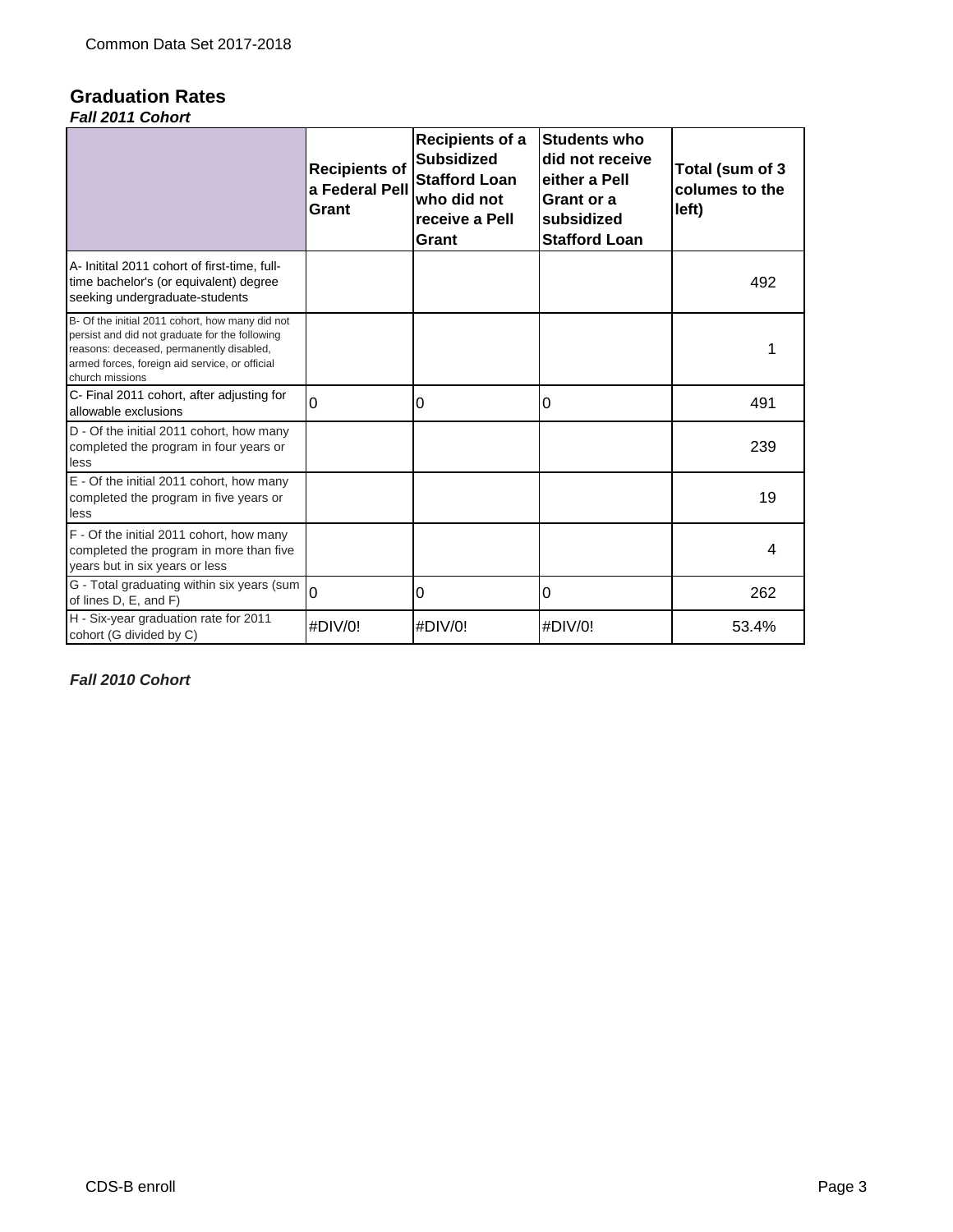|                                                                                                                                                                                                                    | <b>Recipients of</b><br>a Federal Pell<br>Grant | <b>Recipients of a</b><br><b>Subsidized</b><br><b>Stafford Loan</b><br>who did not<br>receive a Pell<br>Grant | <b>Students who</b><br>did not receive<br>either a Pell<br>Grant or a<br>subsidized<br><b>Stafford Loan</b> | Total (sum of 3<br>columes to the<br>left) |
|--------------------------------------------------------------------------------------------------------------------------------------------------------------------------------------------------------------------|-------------------------------------------------|---------------------------------------------------------------------------------------------------------------|-------------------------------------------------------------------------------------------------------------|--------------------------------------------|
| A- Initital 2010 cohort of first-time, full-<br>time bachelor's (or equivalent) degree<br>seeking undergraduate-students                                                                                           |                                                 |                                                                                                               |                                                                                                             | 488                                        |
| B- Of the initial 2010 cohort, how many did not<br>persist and did not graduate for the following<br>reasons: deceased, permanently disabled,<br>armed forces, foreign aid service, or official<br>church missions |                                                 |                                                                                                               |                                                                                                             |                                            |
| C- Final 2010 cohort, after adjusting for<br>allowable exclusions                                                                                                                                                  | $\Omega$                                        | $\Omega$                                                                                                      | $\Omega$                                                                                                    | 487                                        |
| D - Of the initial 2010 cohort, how many<br>completed the program in four years or<br>less                                                                                                                         |                                                 |                                                                                                               |                                                                                                             | 262                                        |
| E - Of the initial 2010 cohort, how many<br>completed the program in five years or<br>less                                                                                                                         |                                                 |                                                                                                               |                                                                                                             | 28                                         |
| F - Of the initial 2010 cohort, how many<br>completed the program in more than five<br>years but in six years or less                                                                                              |                                                 |                                                                                                               |                                                                                                             | 4                                          |
| G - Total graduating within six years (sum<br>of lines D, E, and F)                                                                                                                                                | $\Omega$                                        | $\Omega$                                                                                                      | 0                                                                                                           | 294                                        |
| H - Six-year graduation rate for 2010<br>cohort (G divided by C)                                                                                                                                                   | #DIV/0!                                         | #DIV/0!                                                                                                       | #DIV/0!                                                                                                     | 60.4%                                      |

# **Retention Rates**

Report for the cohort of all full-time, first-time bachelor's (or equivalent) degree-seeking undergraduate students who entered in Fall 2016

| <b>B22</b> For the cohort of all full-time bachelor's (or equivalent) degree-seeking undergraduate |       |
|----------------------------------------------------------------------------------------------------|-------|
| students who entered your institution as freshmen in Fall 2016 (or the preceding                   |       |
| (summer term), what percentage was enrolled at your institution as of the date your                | 70.4% |
| linstitution calculates its official enrollment in Fall 2017?                                      |       |
|                                                                                                    |       |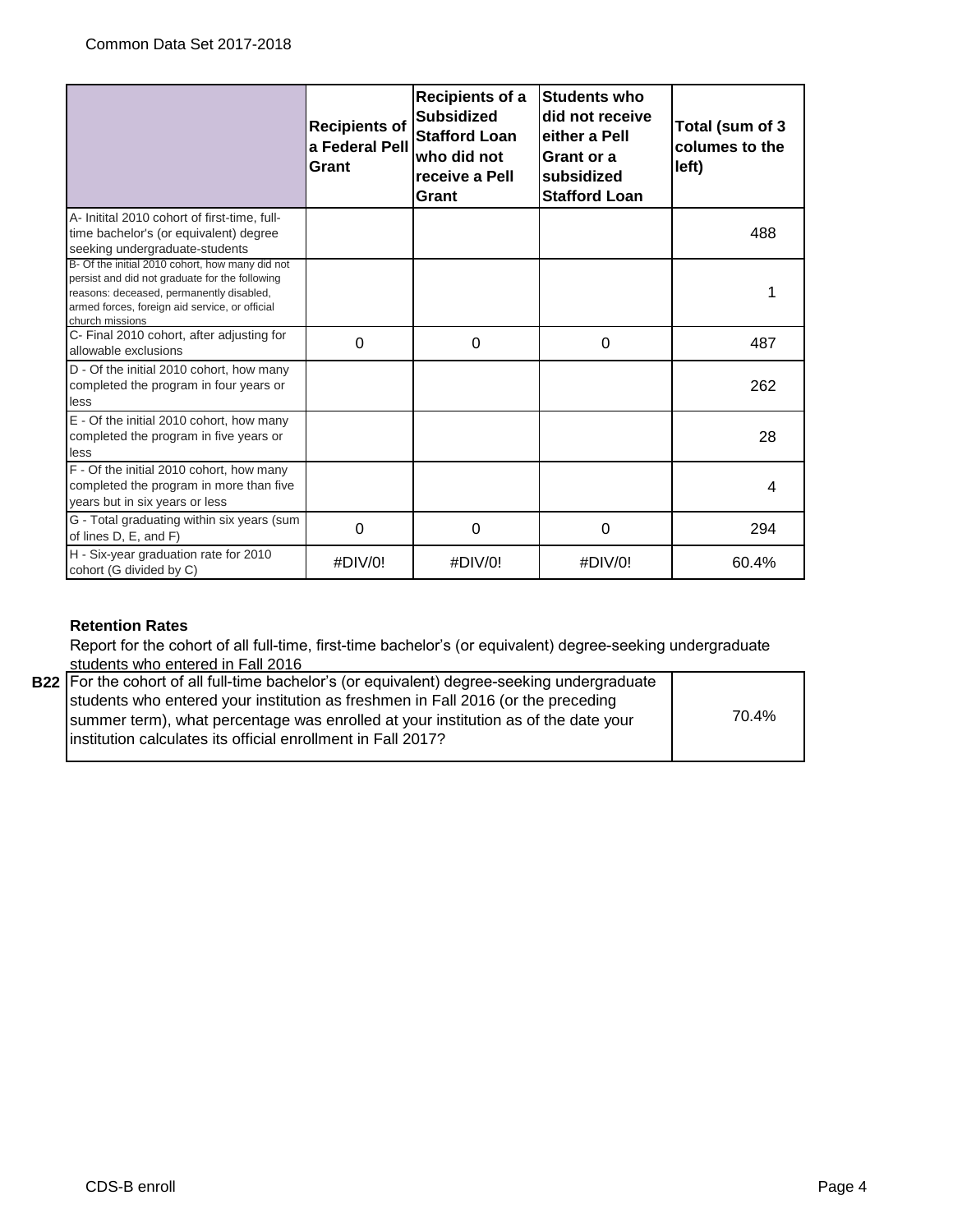# **C. FIRST-TIME, FIRST-YEAR (FRESHMAN) ADMISSION**

# **Applications**

**C1 First-time, first-year, (freshmen) students: Provide the number of degree-seeking, first-time, firstyear students who applied, were admitted, and enrolled (full- or part-time) in Fall 2017.**

| C <sub>1</sub> | Total first-time, first-year (freshman) men who applied               | 1168l    |
|----------------|-----------------------------------------------------------------------|----------|
| C <sub>1</sub> | Total first-time, first-year (freshman) women who applied             | 1851     |
| C <sub>1</sub> | Total first-time, first-year (freshman) men who were admitted         | 984      |
| C <sub>1</sub> | Total first-time, first-year (freshman) women who were admitted       | 1690     |
| C <sub>1</sub> | Total full-time, first-time, first-year (freshman) men who enrolled   | 157      |
| C <sub>1</sub> | Total part-time, first-time, first-year (freshman) men who enrolled   | $\Omega$ |
| C <sub>1</sub> | Total full-time, first-time, first-year (freshman) women who enrolled | 194      |
| C1             | Total part-time, first-time, first-year (freshman) women who enrolled | $\Omega$ |

### **C2 Freshman wait-listed students (students who met admission requirements but whose final admission was contingent on space availability)**

|                |                                                                  | Yes | No         |
|----------------|------------------------------------------------------------------|-----|------------|
| C <sub>2</sub> | Do you have a policy of placing students on a waiting list?      |     | <b>XXX</b> |
| C <sub>2</sub> | yes, please answer the questions below for Fall 2017 admissions: |     |            |
| C <sub>2</sub> | Number of qualified applicants offered a place on waiting list   |     |            |
| C <sub>2</sub> | Number accepting a place on the waiting list                     |     |            |
| C <sub>2</sub> | Number of wait-listed students admitted                          |     |            |
|                |                                                                  | Yes | No         |
| C <sub>2</sub> | Is your waiting list ranked?                                     |     | <b>XXX</b> |
| C <sub>2</sub> | yes, do you release that information to students?                |     |            |
| C <sub>2</sub> | Do you release that information to school counselors?            |     |            |

# **Admission Requirements**

# **C3 High school completion requirement**

| C <sub>3</sub> | High school diploma is required and GED is<br>accepted     | <b>XXX</b> |
|----------------|------------------------------------------------------------|------------|
| C <sub>3</sub> | High school diploma is required and GED is not<br>accepted |            |
| C <sub>3</sub> | High school diploma or equivalent is not required          |            |

## **C4 Does your institution require or recommend a general college-preparatory program for degreeseeking students?**

| C <sub>4</sub> | <b>Require</b>                |     |
|----------------|-------------------------------|-----|
|                | C4 Recommend                  | xxx |
| C4             | Neither require nor recommend |     |

### **C5 Distribution of high school units required and/or recommended.** Specify the distribution of academic high school course units required and/or recommended

| C <sub>5</sub> |                              | <b>Units</b>    | <b>Units</b> |
|----------------|------------------------------|-----------------|--------------|
|                |                              | <b>Required</b> | Recommended  |
| C <sub>5</sub> | Total academic units         |                 |              |
| C <sub>5</sub> | English                      |                 |              |
| C <sub>5</sub> | Mathematics                  |                 | 3            |
| C <sub>5</sub> | Science                      |                 |              |
| C <sub>5</sub> | Of these, units that must be |                 | 2            |
|                | lab                          |                 |              |
| C <sub>5</sub> | Foreign language             |                 | 3            |
| C <sub>5</sub> | Social studies               |                 | 2            |
| C <sub>5</sub> | History                      |                 | 2            |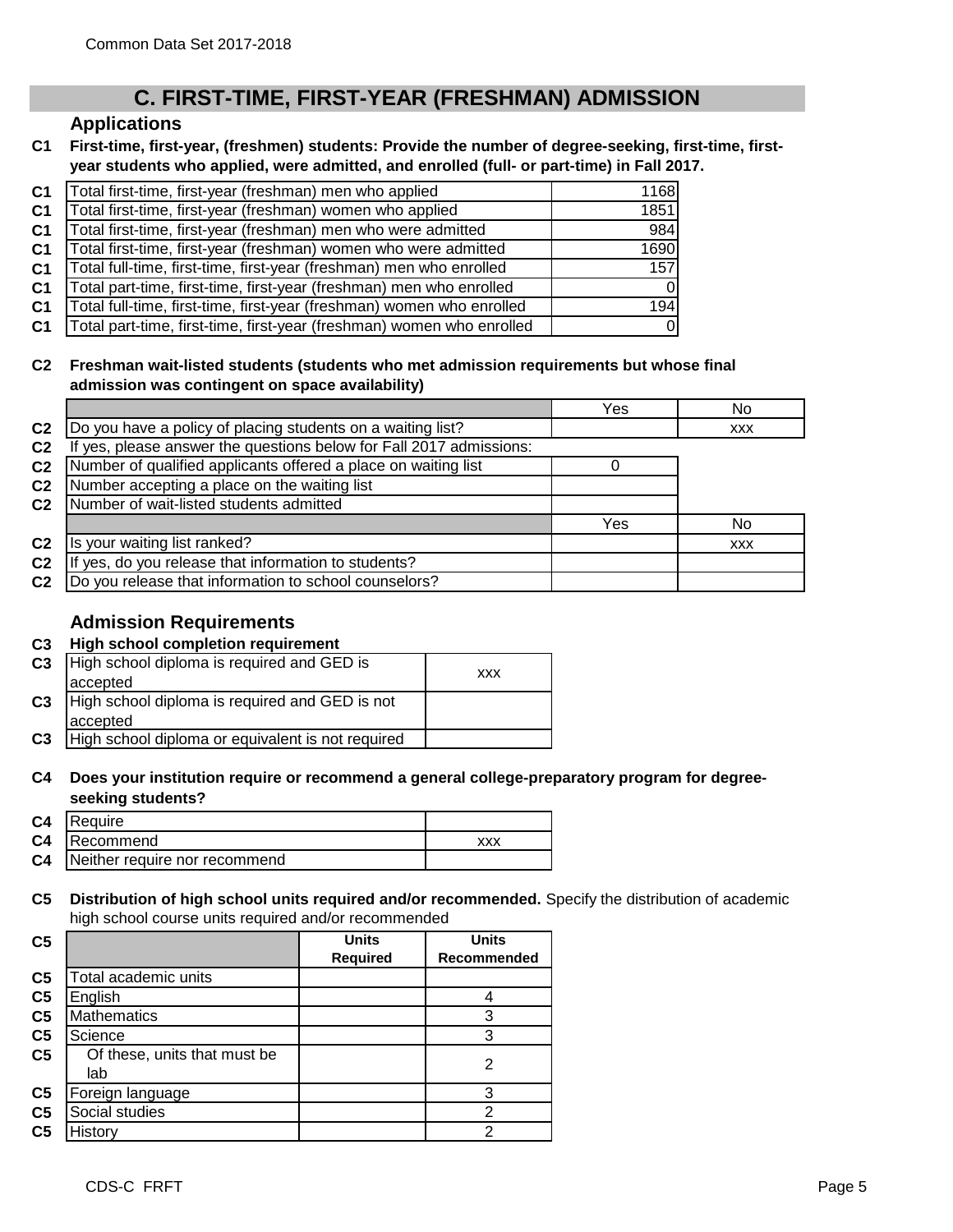# **Basis for Selection**

|                | C6 Do you have an open admission policy?                          |    |
|----------------|-------------------------------------------------------------------|----|
| C <sub>6</sub> | Open admission policy as described above for all students         | NΟ |
| C <sub>6</sub> | Open admission policy as described above for most students, but-- |    |
| C6             | selective admission for out-of-state students                     |    |
| C6             | selective admission to some programs                              |    |
| C6             | other (explain):                                                  |    |

**C7 Relative importance of each of the following academic and nonacademic factors in first-time, firstyear, degree-seeking (freshman) admission decisions.**

| C7             |                                     | <b>Very Important</b>     | Important    | <b>Considered</b> | <b>Not Considered</b> |
|----------------|-------------------------------------|---------------------------|--------------|-------------------|-----------------------|
| C7             | <b>Academic</b>                     |                           |              |                   |                       |
| C7             | Rigor of secondary school<br>record | $\boldsymbol{\mathsf{x}}$ |              |                   |                       |
| C7             | Class rank                          |                           |              | $\mathsf{x}$      |                       |
| C7             | Academic GPA                        | $\mathsf{x}$              |              |                   |                       |
| C <sub>7</sub> | Standardized test scores            |                           |              | X                 |                       |
| C7             | <b>Application Essay</b>            |                           |              | X                 |                       |
| C7             | Recommendation(s)                   |                           |              | X                 |                       |
| C7             | Nonacademic                         |                           |              |                   |                       |
| C7             | Interview                           |                           |              | X                 |                       |
| C7             | <b>Extracurricular activities</b>   |                           | X            |                   |                       |
| C7             | Talent/ability                      |                           |              | $\mathsf{x}$      |                       |
| C7             | Character/personal qualities        |                           | X            |                   |                       |
| C7             | First generation                    |                           |              |                   | X                     |
| C7             | Alumni/ae relation                  |                           | $\mathsf{x}$ |                   |                       |
| C7             | Geographical residence              |                           |              |                   | X                     |
| C7             | State residency                     |                           |              |                   | X                     |
| C7             | Religious                           |                           |              |                   |                       |
|                | affiliation/commitment              |                           |              |                   | X                     |
| C <sub>7</sub> | Racial/ethnic status                |                           |              |                   | X                     |
| C7             | Volunteer work                      |                           | X            |                   |                       |
| C <sub>7</sub> | Work experience                     |                           | X            |                   |                       |
| C7             | Level of applicant's interest       |                           |              | X                 |                       |

# **SAT and ACT Policies**

#### **C8 Entrance exams**

|                                                                          | Yes        | No |
|--------------------------------------------------------------------------|------------|----|
| C8A Does your institution make use of SAT, ACT, or SAT Subject Test      |            |    |
| scores in admission decisions for first-time, first-year, degree-seeking | <b>XXX</b> |    |
| applicants?                                                              |            |    |

**C8A** If yes, place check marks in the appropriate boxes below to reflect your institution's policies for use in admission for Fall 2019.

| C8A |                                         |                | <b>ADMISSION</b> |                  |                    |             |  |  |
|-----|-----------------------------------------|----------------|------------------|------------------|--------------------|-------------|--|--|
| C8A |                                         | <b>Require</b> | Recommend        | Require for Some | <b>Consider if</b> | <b>Not</b>  |  |  |
|     |                                         |                |                  |                  | <b>Submitted</b>   | <u>Used</u> |  |  |
|     | C8A SAT or ACT                          |                |                  | <b>XXX</b>       | <b>XXX</b>         |             |  |  |
|     | C8A ACT only                            |                |                  |                  |                    |             |  |  |
|     | C8A SAT only                            |                |                  |                  |                    |             |  |  |
|     | <b>C8A SAT and SAT Subject Tests or</b> |                |                  |                  |                    | <b>XXX</b>  |  |  |
|     | <b>ACT</b>                              |                |                  |                  |                    |             |  |  |
|     | <b>C8A SAT Subject Tests only</b>       |                |                  |                  |                    | XXX         |  |  |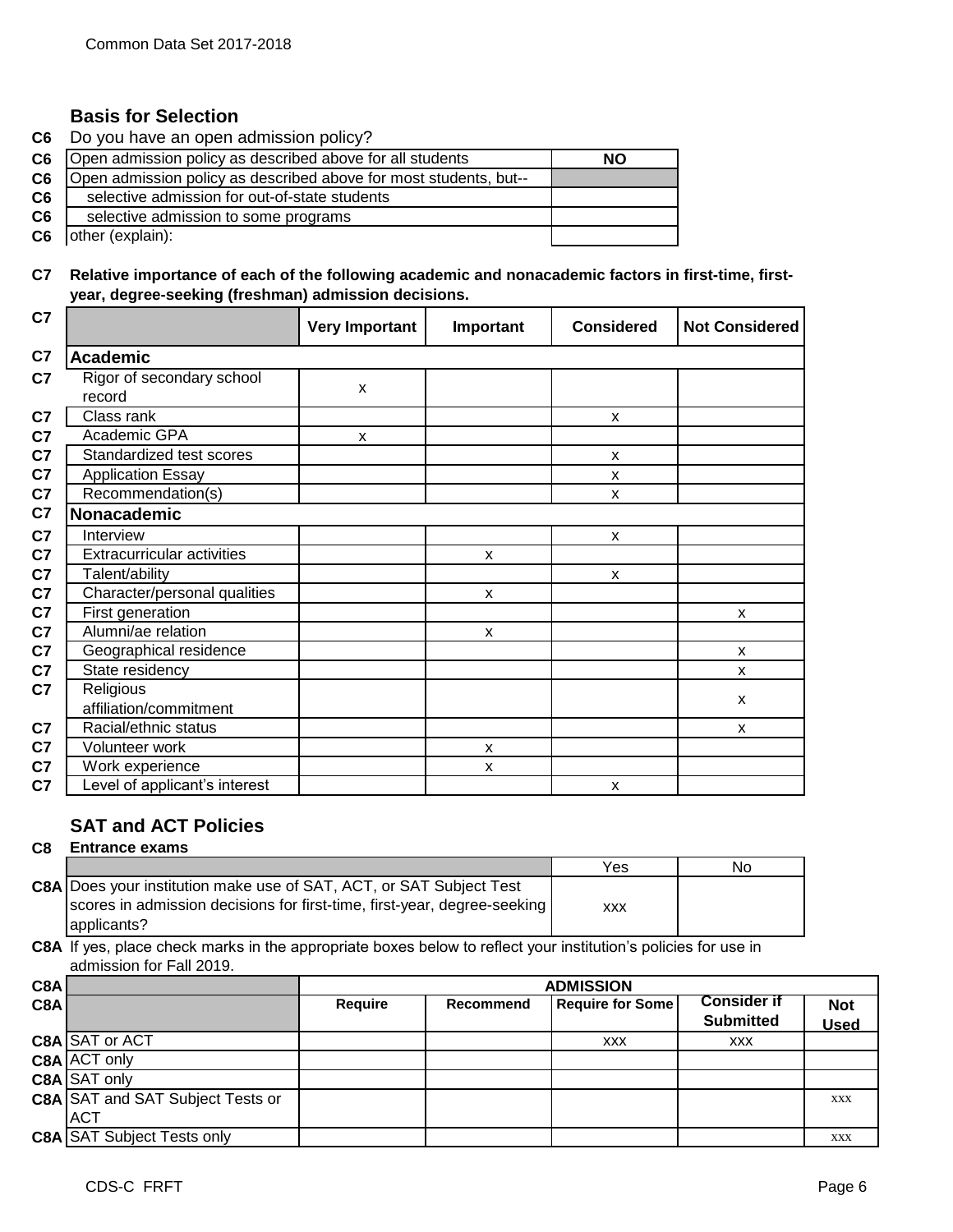Common Data Set 2017-2018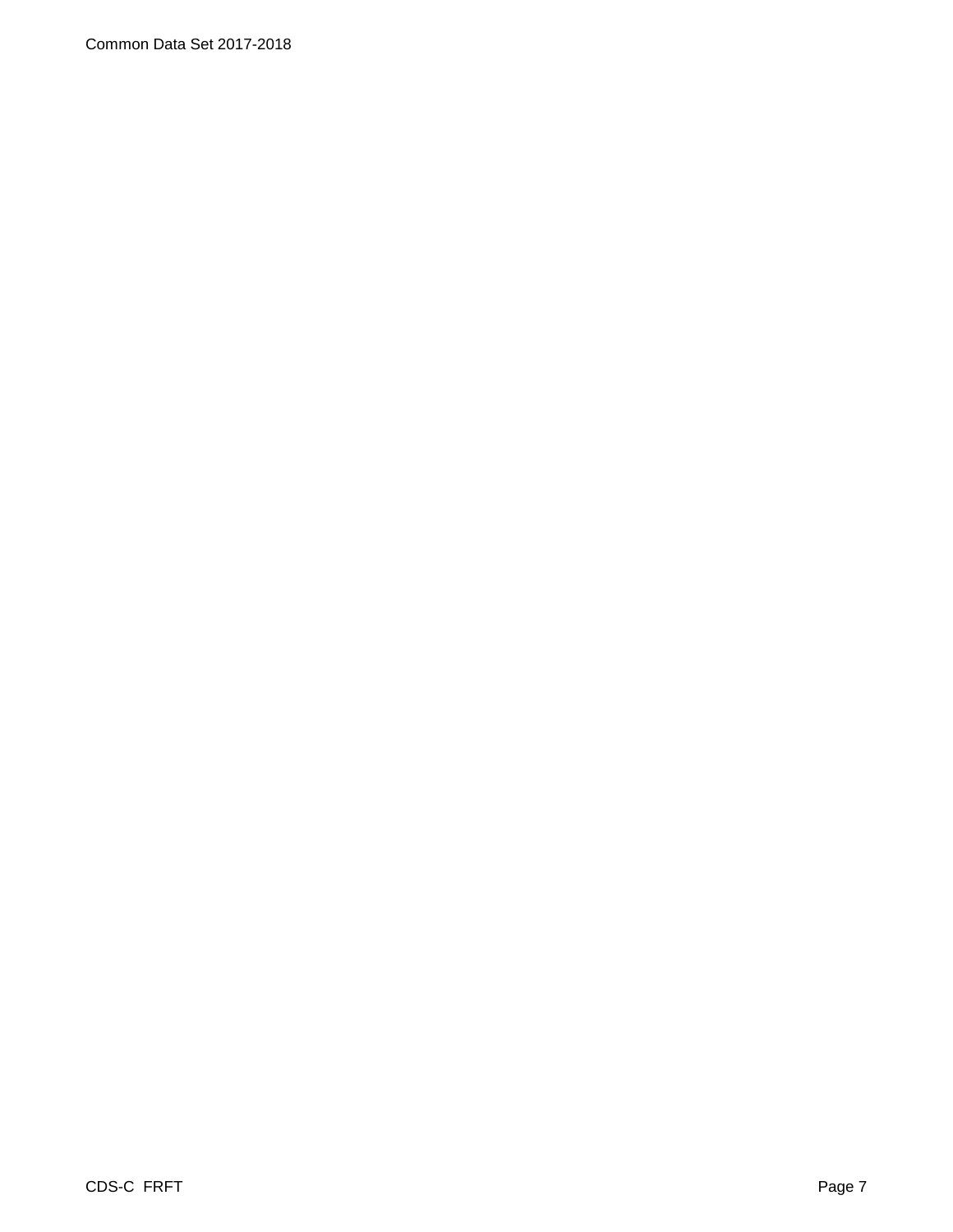**C8B** If your institution will make use of the ACT in admission decisions for first-time, first-year, degree-seeking applicants for Fall 2019, please indicate which ONE of the following applies: (regardless of whether the writing score will be used in the admissions process):

**C8B** ACT with writing required

**C8B** ACT with writing recommended

- **C8B** ACT with or without writing accepted **ACT ACT xxx**
- **C8B** If your institution will make use of the SAT in admission decisions for first-time, first-year, degree-seeking applicants for Fall 2019 please indicate which ONE of the following applies (regardless of whether the Essay score will be used in the admissions process:
- **C8B** SAT with Essay component required
- **C8B** SAT with Essay component recommended
- **C8B** SAT with or without Essay component accepted  $\overline{\phantom{a}}$  xxx

| <b>XXX</b> |  |
|------------|--|

**C8C** Please indicate how your institution will use the SAT or ACT writing component; check all that apply:

| C8C |                                              | <b>SAT</b> essay | <b>ACT</b> essay |
|-----|----------------------------------------------|------------------|------------------|
|     | <b>C8C</b> For admission                     |                  |                  |
|     | C8C For placement                            |                  |                  |
|     | <b>C8C</b> For advising                      |                  |                  |
|     | <b>C8C</b> In place of an application essay  |                  |                  |
| C8C |                                              |                  |                  |
|     | As a validity check on the application essay |                  |                  |
|     | C8C No college policy as of now              |                  |                  |
|     | <b>C8C</b> Not using essay component         | <b>XXX</b>       | XXX              |

**C8D In addition**, does your institution use applicants' test scores for academic advising?

| the contract of the contract of the contract of the contract of the contract of the contract of the contract of | the contract of the con-<br>the property of the | _____ | the control of the con- | the contract of the contract of the contract of the contract of the contract of the contract of the contract of<br>the company's company's company's | the property of the property of the |
|-----------------------------------------------------------------------------------------------------------------|-------------------------------------------------|-------|-------------------------|------------------------------------------------------------------------------------------------------------------------------------------------------|-------------------------------------|
|                                                                                                                 |                                                 |       |                         |                                                                                                                                                      |                                     |
|                                                                                                                 |                                                 |       |                         |                                                                                                                                                      |                                     |
|                                                                                                                 |                                                 |       | XXX                     |                                                                                                                                                      |                                     |
| C8D                                                                                                             |                                                 |       | Yes                     |                                                                                                                                                      |                                     |

| <b>C8E</b> Latest date by which SAT or ACT scores must be received for fall- | May 1, 2018 |
|------------------------------------------------------------------------------|-------------|
| <b>C8E</b> Latest date by which SAT Subject Test scores must be received for |             |
| Ifall-term admission                                                         |             |

**C8F** If necessary, use this space to clarify your test policies (e.g., if tests are recommended for some students,

**C8G** Please indicate which tests your institution uses for placement (e.g., state tests):

| C8G SAT    |                                  |            |
|------------|----------------------------------|------------|
| C8G ACT    |                                  |            |
|            | <b>C8G</b> SAT Subject Tests     |            |
| $C8G$ $AP$ |                                  | <b>XXX</b> |
|            | C8G CLEP                         |            |
|            | <b>C8G</b> Institutional Exam    | <b>XXX</b> |
|            | <b>C8G</b> State Exam (specify): |            |

### **Freshman Profile**

**C9 Percent and number of first-time, first-year (freshman) students enrolled in Fall 2017 who submitted national standardized (SAT/ACT) test scores.**

|                | <b>C9</b> Percent submitting SAT scores | 51%             | Number submitting SAT scores | 179 |
|----------------|-----------------------------------------|-----------------|------------------------------|-----|
|                | <b>C9</b> Percent submitting ACT scores | 16%             | Number submitting ACT scores | 56  |
|                |                                         |                 |                              |     |
| C <sub>9</sub> |                                         | 25th Percentile | 75th Percentile              |     |

| r |  |
|---|--|
|   |  |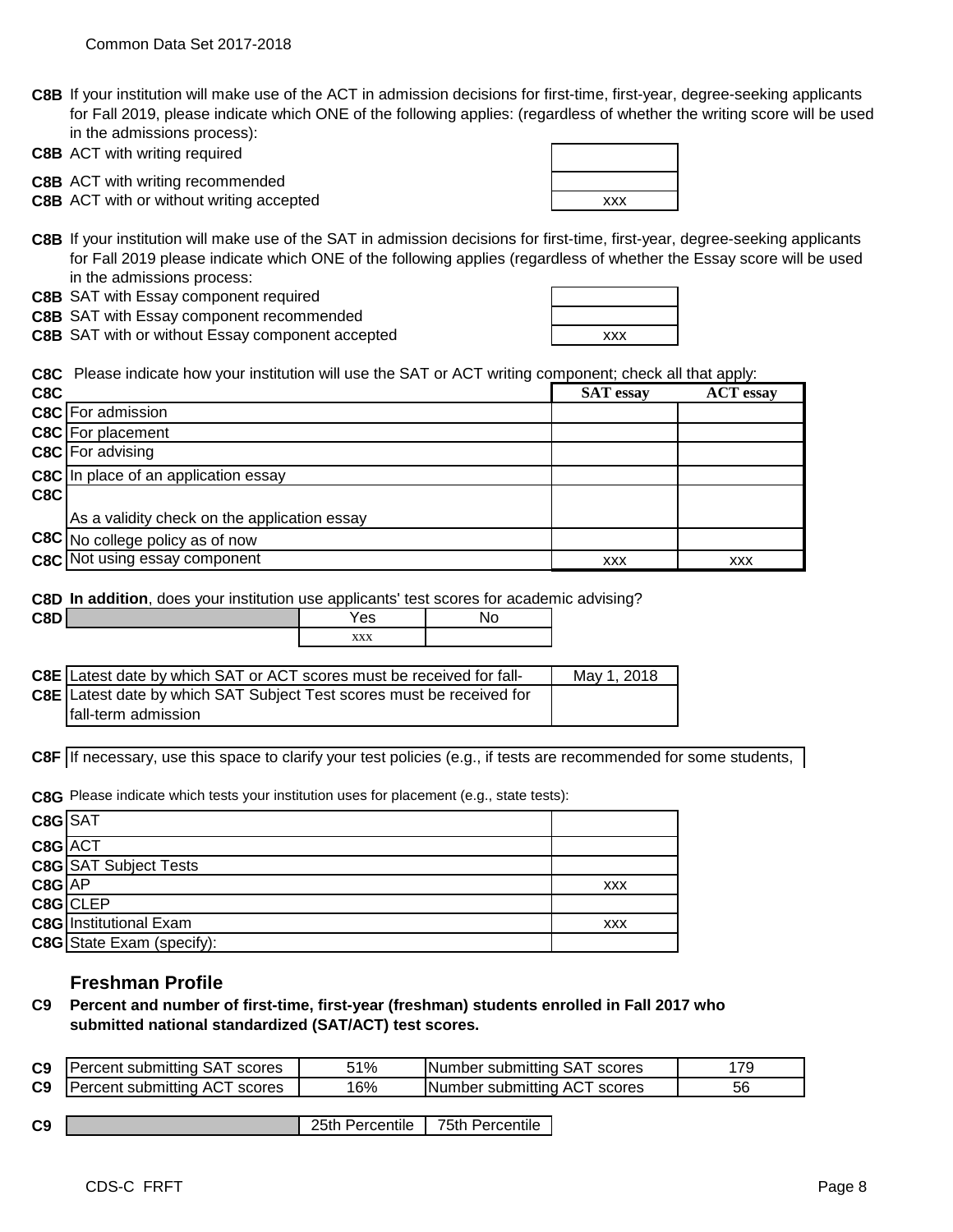| C <sub>9</sub> | <b>SAT Evidence-Based Reading</b> |     |     |
|----------------|-----------------------------------|-----|-----|
|                | and Writing                       | 460 | 540 |
| C <sub>9</sub> | <b>SAT Math</b>                   | 460 | 560 |
|                | SAT Essay                         |     |     |
| C <sub>9</sub> | <b>ACT Composite</b>              | 21  | 26  |
| C <sub>9</sub> | <b>ACT Math</b>                   |     |     |
| C <sub>9</sub> | <b>ACT English</b>                |     |     |
| C <sub>9</sub> | <b>ACT Writing</b>                |     |     |

**C9** Percent of first-time, first-year (freshman) students with scores in each range:

| C9             |                      | <b>SAT Evidence-</b> |                    |                 |
|----------------|----------------------|----------------------|--------------------|-----------------|
|                |                      | <b>Based Reading</b> |                    |                 |
|                |                      | and Writing          | <b>SAT Math</b>    |                 |
| C9             | 700-800              | 1.10%                | 1.00%              |                 |
| C9             | 600-699              | 6.70%                | 12.10%             |                 |
| C9             | 500-599              | 47.00%               | 45.20%             |                 |
| C9             | 400-499              | 39.10%               | 32.30%             |                 |
| C9             | 300-399              | 6.10%                | 7.80%              |                 |
| C <sub>9</sub> | 200-299              | 0.00%                | 1.60%              |                 |
|                | Totals should = 100% | 100.00%              | 100.00%            |                 |
| C9             |                      | <b>ACT Composite</b> | <b>ACT English</b> | <b>ACT Math</b> |
| C9             | 30-36                | 7.10%                |                    |                 |
| C9             | 24-29                | 39.30%               |                    |                 |
| C9             | 18-23                | 50.00%               |                    |                 |
| C9             | $12 - 17$            | 3.60%                |                    |                 |
| C9             | $6 - 11$             | 0.00%                |                    |                 |
| C9             | Below 6              | 0.00%                |                    |                 |
|                | Totals should = 100% | 100.00%              | 0.00%              | 0.00%           |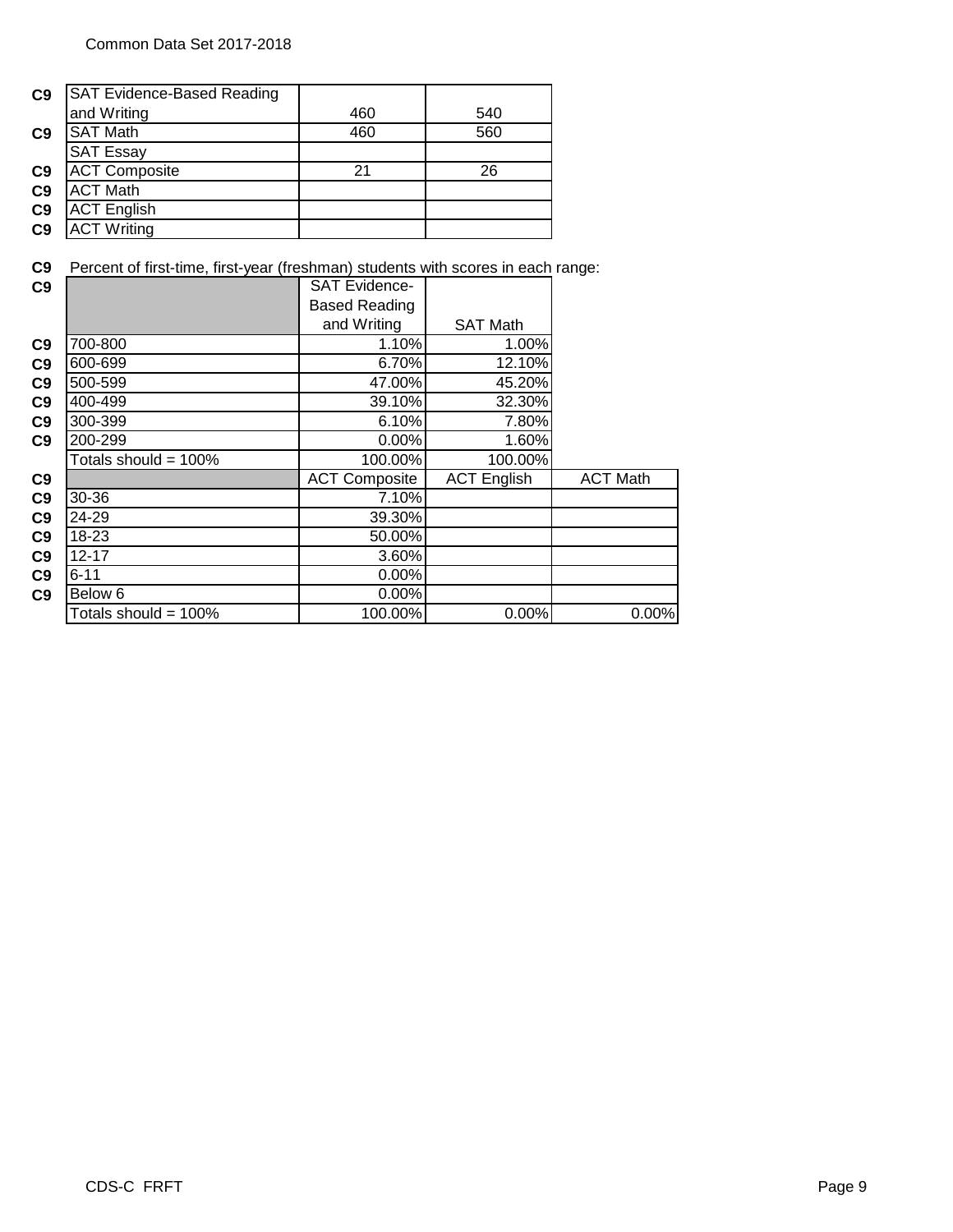**C10** Percent of all degree-seeking, first-time, first-year (freshman) students who had high school class rank within each of the following ranges (report information for those students from whom you collected high school rank information).

| C10 Percent in top tenth of high school graduating class                                    | 8%  |                           |  |
|---------------------------------------------------------------------------------------------|-----|---------------------------|--|
| C10 Percent in top quarter of high school graduating class                                  | 32% |                           |  |
| C10 Percent in top half of high school graduating class                                     |     | 69% $Top$ half $+$        |  |
| C10 Percent in bottom half of high school graduating class                                  |     | $31\%$ bottom half = 100% |  |
| C10 Percent in bottom quarter of high school graduating class                               | 8%  |                           |  |
| C10   Percent of total first-time, first-year (freshmen) students who submitted high school |     |                           |  |
| class rank:                                                                                 |     | 63%                       |  |

**C11** Percentage of all enrolled, degree-seeking, first-time, first-year (freshman) students who had high school grade-point averages within each of the following ranges (using 4.0 scale). Report information only for those students from whom you collected high school GPA.

| C11 Percent who had GPA of 3.75 and higher     | 4.20%    |
|------------------------------------------------|----------|
| C11 Percent who had GPA between 3.50 and 3.74  | 26.70%   |
| C11 Percent who had GPA between 3.25 and 3.49  | 14.80%   |
| C11 Percent who had GPA between 3.00 and 3.24  | 18.50%   |
| C11 Percent who had GPA between 2.50 and 2.99  | 17.60%   |
| C11 Percent who had GPA between 2.0 and 2.49   | 14.00%   |
| C11   Percent who had GPA between 1.0 and 1.99 | 4.20%    |
| C11 Percent who had GPA below 1.0              | $0.00\%$ |
| Totals should = 100%                           | 100.00%  |
|                                                |          |

| C12 Average high school GPA of all degree-seeking, first-time, first-year<br>(freshman) students who submitted GPA: | 86.30   |
|---------------------------------------------------------------------------------------------------------------------|---------|
| C12   Percent of total first-time, first-year (freshman) students who<br>submitted high school GPA:                 | 100.00% |

# **Admission Policies**

|                 | <b>C13 Application Fee</b>                                  |     |            |
|-----------------|-------------------------------------------------------------|-----|------------|
| C <sub>13</sub> |                                                             | Yes | No         |
|                 | C13   Does your institution have an<br>application fee?     |     | <b>XXX</b> |
|                 | C13   Amount of application fee:                            |     |            |
| C <sub>13</sub> |                                                             | Yes | No         |
|                 | C13 Can it be waived for applicants<br>with financial need? |     |            |

**C13** If you have an application fee and an on-line application option,

- **C13** Same fee:
- **C13** Free:
- **C13** Reduced:

|     | o io Tegova.                       |     |    |
|-----|------------------------------------|-----|----|
|     |                                    |     |    |
| C13 |                                    | Yes | ח∨ |
|     | C13 Can on-line application fee be |     |    |
|     | waived for applicants with         |     |    |
|     | financial need?                    |     |    |

## **C14 Application closing date**

| ٦<br>×.     |  |
|-------------|--|
| I<br>×<br>٧ |  |

| ^* |  |  |
|----|--|--|
|    |  |  |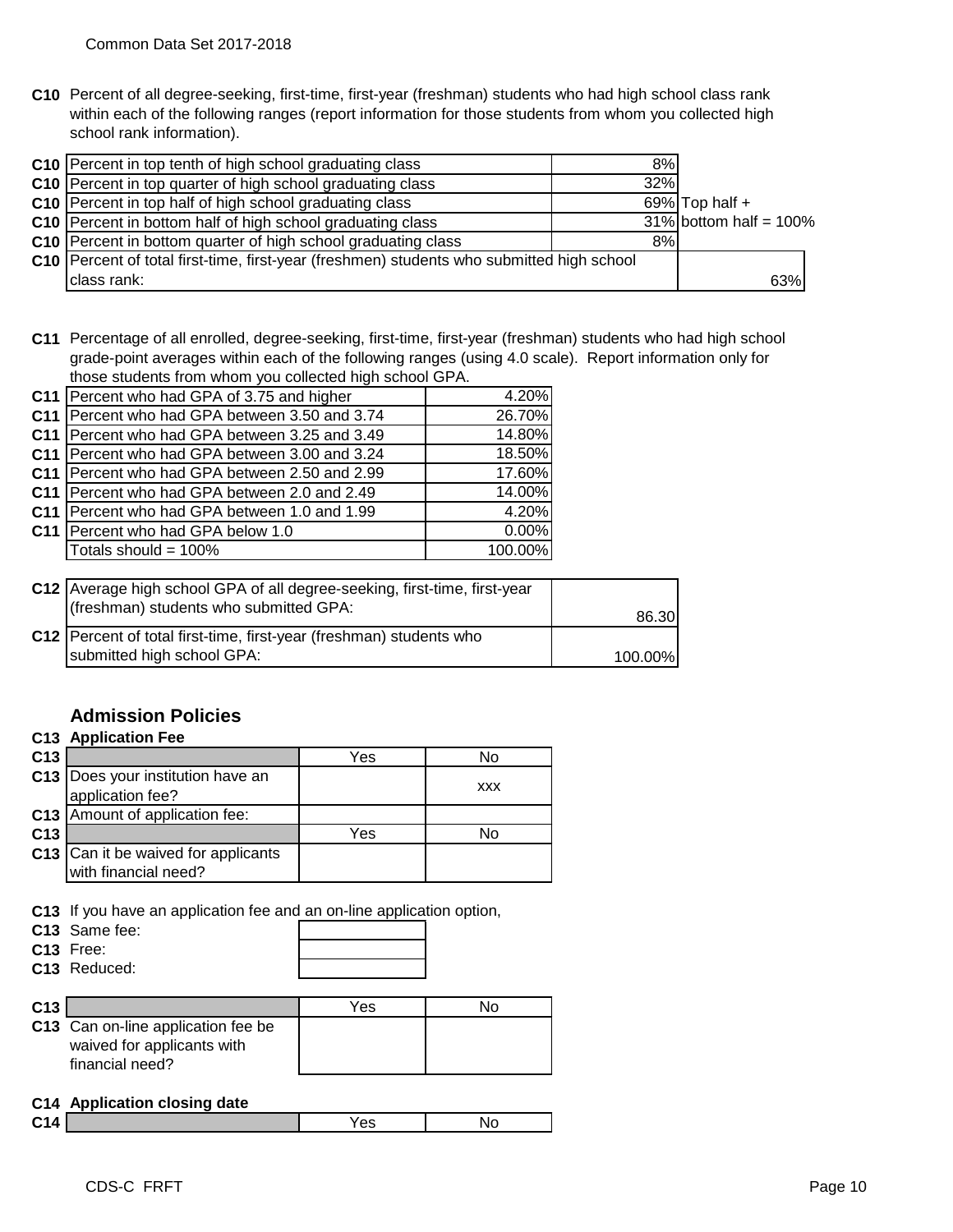| C14   Does your institution have an  |     |
|--------------------------------------|-----|
| application closing date?            | xxx |
| C14 Application closing date (fall): |     |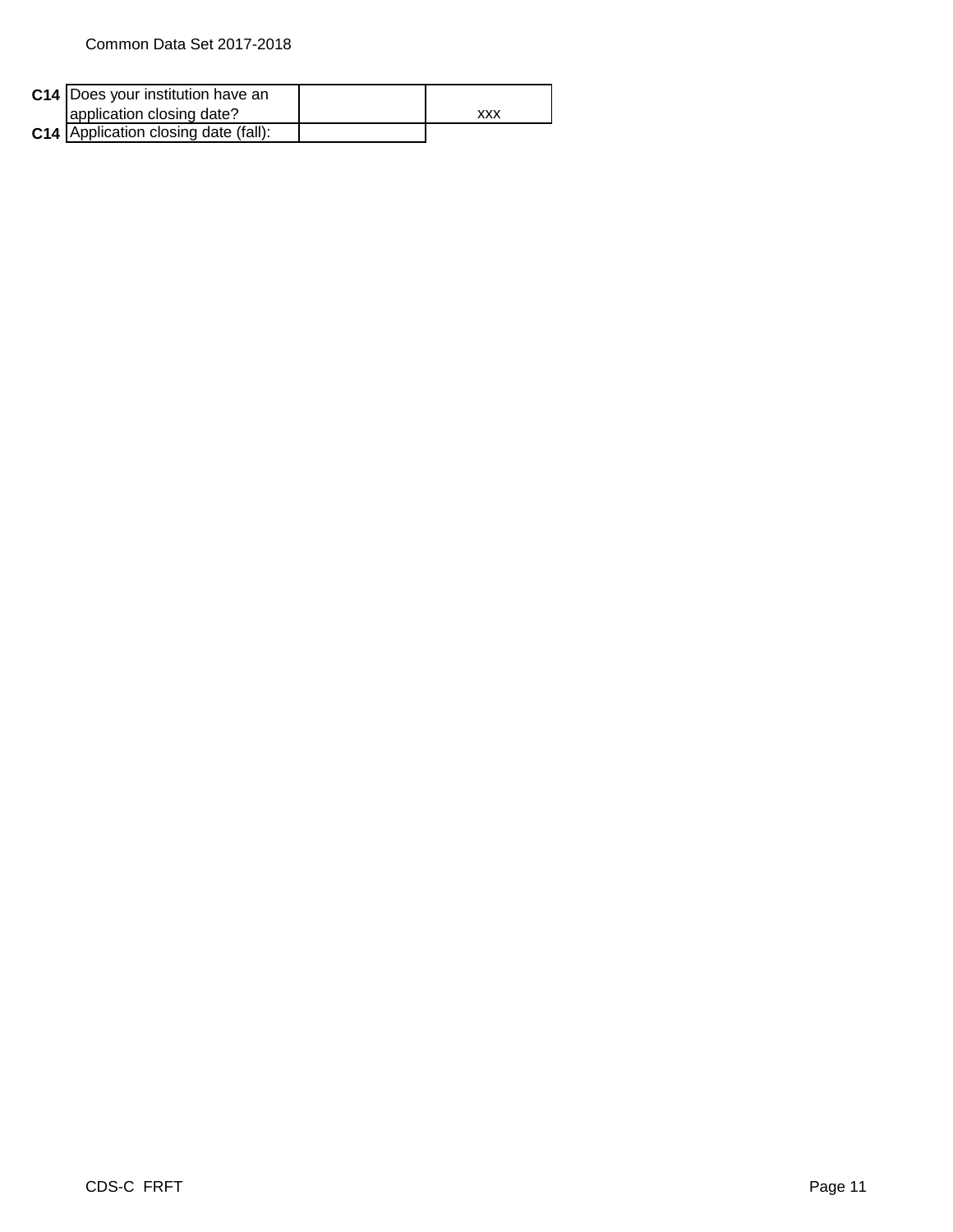| C <sub>15</sub> |                                                                                                     | Yes | NΟ |
|-----------------|-----------------------------------------------------------------------------------------------------|-----|----|
|                 | C15 Are first-time, first-year students accepted for terms other than                               | xxx |    |
|                 | when Nicolas Control of Countries of Collection (Institution Countries of Collection Countries of t |     |    |

## **C16 Notification to applicants of admission decision sent** *(fill in one only)*

| C16   On a rolling basis beginning |                |
|------------------------------------|----------------|
| $Idate$ :                          | <b>Oct. 15</b> |
| $C16$ By (date):                   |                |

## **C17 Reply policy for admitted applicants** *(fill in one only)*

|                 | C17 Must reply by (date):              | 5/1     |            |
|-----------------|----------------------------------------|---------|------------|
|                 | C17   No set date:                     |         |            |
|                 | C17 Must reply by May 1 or within      |         |            |
|                 | weeks if notified                      |         |            |
|                 | thereafter                             | 2 weeks |            |
| C <sub>17</sub> | Other:                                 |         |            |
|                 |                                        |         |            |
| C <sub>17</sub> | Deadline for housing deposit (MM/DD):  |         | no deposit |
| C <sub>17</sub> | Amount of housing deposit:             |         |            |
| C <sub>17</sub> | Refundable if student does not enroll? |         |            |
| C <sub>17</sub> | Yes, in full                           |         |            |
| C <sub>17</sub> | Yes, in part                           |         |            |
| C <sub>17</sub> | No                                     |         |            |

## **C18 Deferred admission**

| C18 |                                                                                       | Yes | No |
|-----|---------------------------------------------------------------------------------------|-----|----|
|     | C18  Does your institution allow students to postpone enrollment after<br>ladmission? | XXX |    |
|     | C18 If yes, maximum period of postponement:<br>vear                                   |     |    |

#### **C19 Early admission of high school students**

| C <sub>19</sub> |                                                                                     | Yes | No         |
|-----------------|-------------------------------------------------------------------------------------|-----|------------|
|                 | <b>C19</b> Does your institution allow high school students to enroll as full-time, |     |            |
|                 | first-time, first-year (freshman) students one year or more before high             |     | <b>XXX</b> |
|                 | school graduation?                                                                  |     |            |
|                 |                                                                                     |     |            |

# **Early Decision and Early Action Plans**

### **C21 Early Decision**

| C <sub>21</sub> |                                                                                                                                         | Yes        | No |
|-----------------|-----------------------------------------------------------------------------------------------------------------------------------------|------------|----|
|                 | <b>C21</b> Does your institution offer an early decision plan for first-time, first-<br>year (freshman) applicants for fall enrollment? | <b>XXX</b> |    |
|                 | <b>C21</b> If "yes," please complete the following:                                                                                     | Nov. 1     |    |
|                 | <b>C21</b> First or only early decision plan closing date                                                                               | Dec. 1     |    |

#### **C21 For the Fall 2017 entering class:**

| <b>C21</b> Number of early decision applications received by your institution | 26 |  |
|-------------------------------------------------------------------------------|----|--|
| C21 Number of applicants admitted under early decision plan                   |    |  |
| C21   Please provide significant details about your early decision plan:      |    |  |

# **C22 Early action**

| $\sim$<br><u>uzz</u> | $V \cap C$<br>w | .NG |
|----------------------|-----------------|-----|
|                      |                 |     |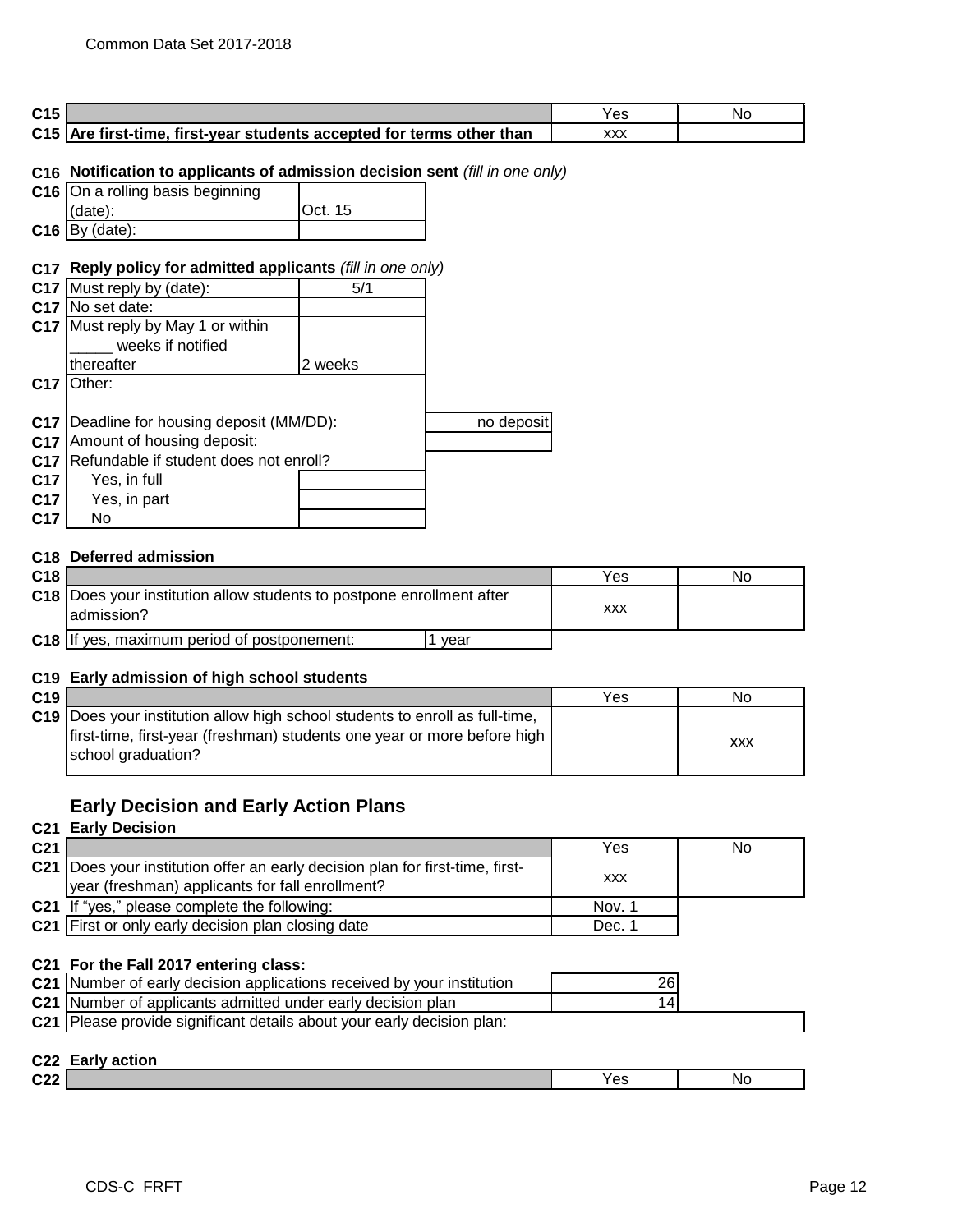| C22 Do you have a nonbinding early action plan whereby students are    |            |
|------------------------------------------------------------------------|------------|
| notified of an admission decision well in advance of the regular       |            |
| notification date but do not have to commit to attending your college? | <b>XXX</b> |
|                                                                        |            |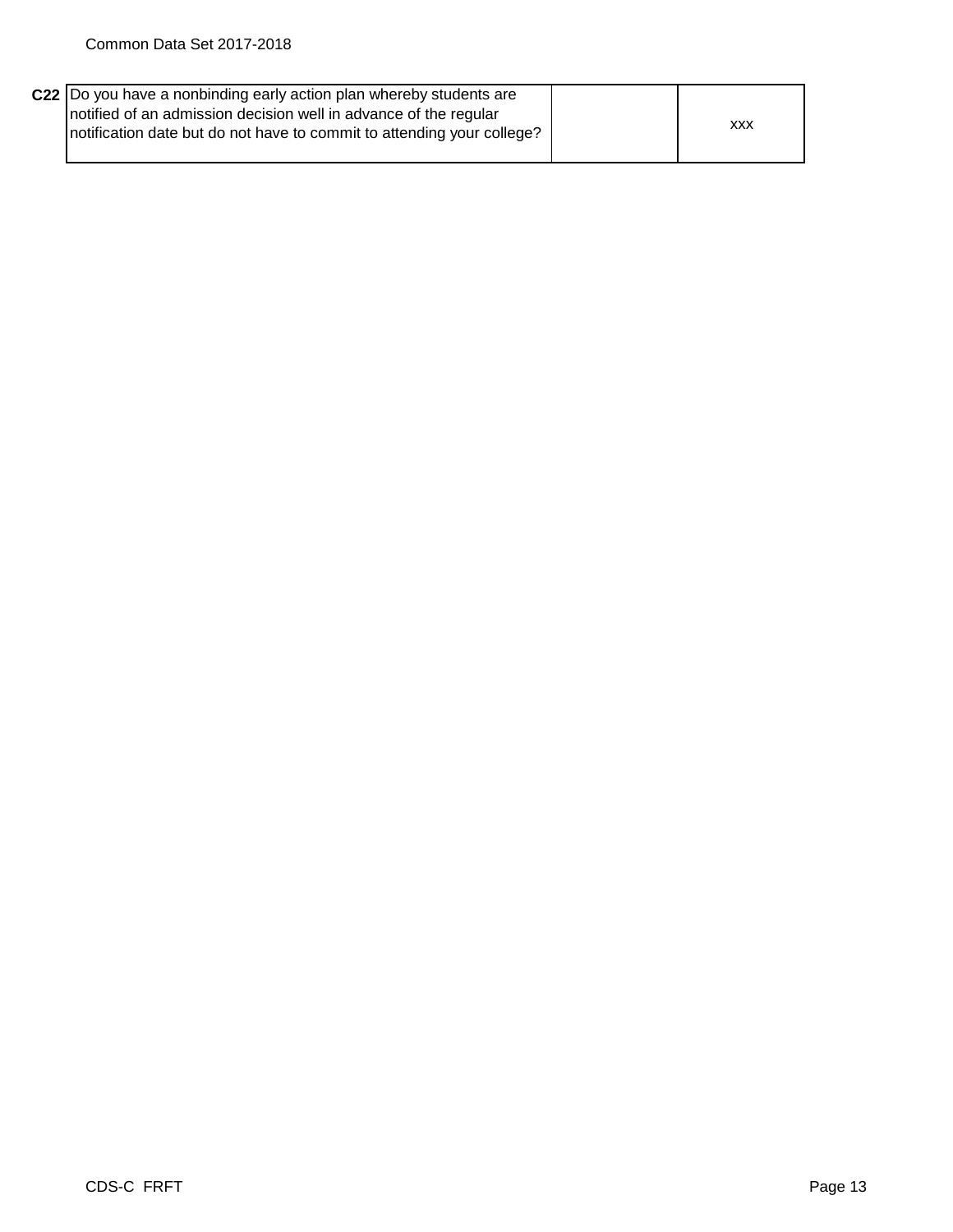# **D. TRANSFER ADMISSION**

# **Fall Applicants**

| D <sub>1</sub> |                                                                                                                                                             | Yes | No |
|----------------|-------------------------------------------------------------------------------------------------------------------------------------------------------------|-----|----|
| D1             | Does your institution enroll transfer students? (If no,<br>please skip to Section E)                                                                        |     |    |
| D1             | If yes, may transfer students earn advanced standing credit<br>by transferring credits earned from course work completed<br>at other colleges/universities? |     |    |

**D2** Provide the number of students who applied, were admitted, and enrolled as degree-seeking transfer students in Fall 2016.

| D <sub>2</sub> |       | Applicants | Admitted   | Enrolled   |
|----------------|-------|------------|------------|------------|
|                |       |            | Applicants | Applicants |
| D <sub>2</sub> | Men   | 83         | 49         | າາ         |
| D <sub>2</sub> | Women | 149        | 86         |            |
| D <sub>2</sub> | 'otal | 232        | 135        | 39         |

# **Application for Admission**

| D3 I | Indicate terms for which transfers may enroll: |  |  |
|------|------------------------------------------------|--|--|
| D3   | IFall                                          |  |  |
|      | D3 Winter                                      |  |  |
| D3   | Spring                                         |  |  |
| D3   | Summer                                         |  |  |

| D4 |                                                                                                                        | Yes | Nο |
|----|------------------------------------------------------------------------------------------------------------------------|-----|----|
| D4 | Must a transfer applicant have a minimum number of<br>credits completed or else must apply as an entering<br>freshman? |     |    |
| D4 | If yes, what is the minimum number of credits and the unit<br>of measure?                                              | 12  |    |

**D5** Indicate all items required of transfer students to apply for admission:

| D <sub>5</sub> |                                                         | Required of All | Recommended<br>of All | Recommended<br>of Some | Required of Some | Not Required |
|----------------|---------------------------------------------------------|-----------------|-----------------------|------------------------|------------------|--------------|
| D <sub>5</sub> | High school transcript                                  |                 |                       |                        |                  |              |
| D <sub>5</sub> | College transcript(s)                                   |                 |                       |                        |                  |              |
| D <sub>5</sub> | Essay or personal<br>statement                          |                 | X                     |                        |                  |              |
| D <sub>5</sub> | Interview                                               |                 | χ                     |                        |                  |              |
| D <sub>5</sub> | Standardized test scores                                |                 |                       |                        |                  |              |
| D <sub>5</sub> | Statement of good standing<br>from prior institution(s) |                 |                       |                        | Χ                |              |

| D6 | If a minimum high school grade point average is required of |      |
|----|-------------------------------------------------------------|------|
|    | transfer applicants, specify (on a 4.0 scale):              | 2.00 |
|    |                                                             |      |
| D7 | If a minimum college grade point average is required of     |      |
|    | transfer applicants, specify (on a 4.0 scale):              | 2.00 |

**D8** List any other application requirements specific to transfer applicants: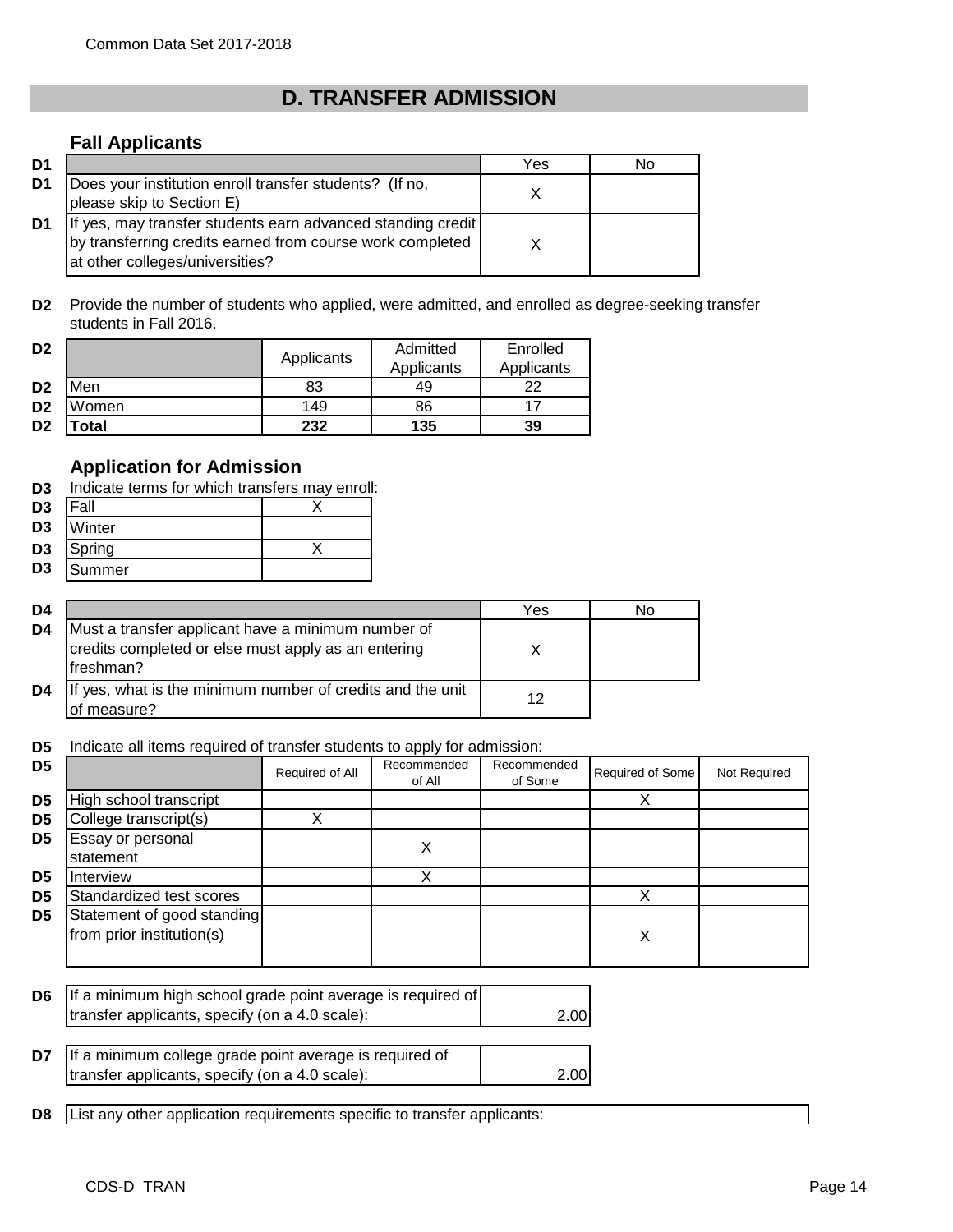**D9** List application priority, closing, notification, and candidate reply dates for transfer students. If applications are reviewed on a continuous or rolling basis, place a check mark in the "Rolling admission" column.

|                 |                                                                                    | <b>Priority Date</b> | <b>Closing Date</b> | <b>Notification Date</b> | <b>Reply Date</b> | Rolling<br><b>Admission</b> |
|-----------------|------------------------------------------------------------------------------------|----------------------|---------------------|--------------------------|-------------------|-----------------------------|
| D <sub>9</sub>  | Fall                                                                               | 8/1                  |                     | 2 weeks                  | 2 weeks           | X                           |
| D <sub>9</sub>  | Winter                                                                             |                      |                     |                          |                   |                             |
| D <sub>9</sub>  | Spring                                                                             | 2/1                  |                     | 2 weeks                  | 2 weeks           | X                           |
| D <sub>9</sub>  | Summer                                                                             |                      |                     |                          |                   |                             |
|                 |                                                                                    |                      |                     |                          |                   |                             |
| D <sub>10</sub> |                                                                                    |                      |                     | Yes                      | No.               |                             |
|                 | D10 Does an open admission policy, if reported, apply to<br>transfer students?     |                      |                     |                          | X                 |                             |
|                 |                                                                                    |                      |                     |                          |                   |                             |
|                 | <b>D11</b> Describe additional requirements for transfer admission, if applicable: |                      |                     |                          |                   |                             |
|                 |                                                                                    |                      |                     |                          |                   |                             |
|                 | <b>Transfer Credit Policies</b>                                                    |                      |                     |                          |                   |                             |
|                 | <b>D12</b> Report the lowest grade earned for any course that may be               |                      |                     |                          |                   |                             |
|                 | transferred for credit:                                                            |                      |                     | $C-$                     |                   |                             |
|                 |                                                                                    |                      |                     |                          |                   |                             |
| D <sub>13</sub> |                                                                                    |                      |                     | Number                   | Unit Type         |                             |
|                 | D13 Maximum number of credits or courses that may be                               |                      |                     |                          |                   |                             |
|                 |                                                                                    |                      |                     | 75                       | <b>SH</b>         |                             |
|                 | transferred from a two-year institution:                                           |                      |                     |                          |                   |                             |
|                 |                                                                                    |                      |                     |                          |                   |                             |
| D <sub>14</sub> |                                                                                    |                      |                     | Number                   | Unit Type         |                             |
|                 | D14 Maximum number of credits or courses that may be                               |                      |                     |                          |                   |                             |
|                 | transferred from a four-year institution:                                          |                      |                     | 75                       | <b>SH</b>         |                             |
|                 |                                                                                    |                      |                     |                          |                   |                             |
|                 | D15 Minimum number of credits that transfers must complete at                      |                      |                     |                          |                   |                             |
|                 | your institution to earn an associate degree:                                      |                      |                     | 45.00                    |                   |                             |
|                 |                                                                                    |                      |                     |                          |                   |                             |
|                 | D16 Minimum number of credits that transfers must complete at                      |                      |                     |                          |                   |                             |
|                 | your institution to earn a bachelor's degree:                                      |                      |                     | 45.00                    |                   |                             |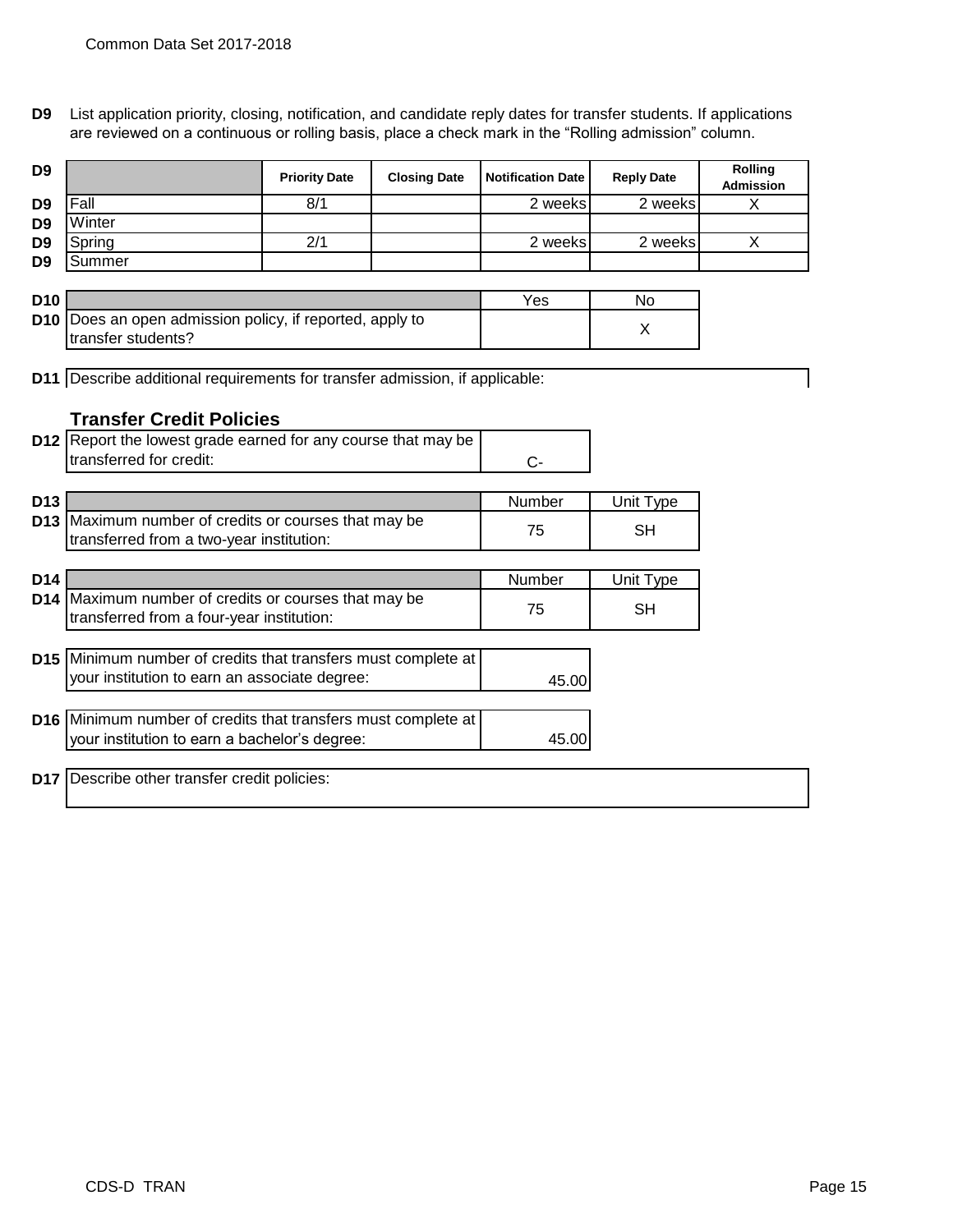# **E. ACADEMIC OFFERINGS AND POLICIES**

#### **E1 Special study options:** Identify those programs available at your institution. Refer to the glossary for definitions.

| E <sub>1</sub> | Accelerated program                 | X |
|----------------|-------------------------------------|---|
| E1             | Cooperative education program       |   |
| E <sub>1</sub> | Cross-registration                  |   |
| E <sub>1</sub> | Distance learning                   | X |
| E <sub>1</sub> | Double major                        | X |
| E <sub>1</sub> | Dual enrollment                     |   |
| E <sub>1</sub> | English as a Second Language (ESL)  |   |
| E <sub>1</sub> | Exchange student program (domestic) |   |
| E <sub>1</sub> | External degree program             |   |
| E <sub>1</sub> | Honors Program                      | X |
| E <sub>1</sub> | Independent study                   | X |
| E <sub>1</sub> | Internships                         | X |
| E <sub>1</sub> | Liberal arts/career combination     |   |
| E <sub>1</sub> | Student-designed major              | X |
| E1             | Study abroad                        | X |
| E <sub>1</sub> | Teacher certification program       | X |
| E <sub>1</sub> | Weekend college                     |   |
| E1             | Other (specify):                    |   |
|                |                                     |   |

# **E2 This question has been removed from the Common Data Set.**

## **E3 Areas in which all or most students are required to complete some course**

|                | work prior to graduation:         |   |
|----------------|-----------------------------------|---|
| E3             | Arts/fine arts                    |   |
| E <sub>3</sub> | Computer literacy                 |   |
| E <sub>3</sub> | English (including composition)   | x |
| E <sub>3</sub> | Foreign languages                 | x |
| E <sub>3</sub> | History                           |   |
| E <sub>3</sub> | <b>Humanities</b>                 | x |
| E <sub>3</sub> | Mathematics                       |   |
| E <sub>3</sub> | Philosophy                        |   |
| E <sub>3</sub> | Sciences (biological or physical) | x |
| E <sub>3</sub> | Social science                    | x |
| E <sub>3</sub> | Other (describe):                 |   |
|                |                                   |   |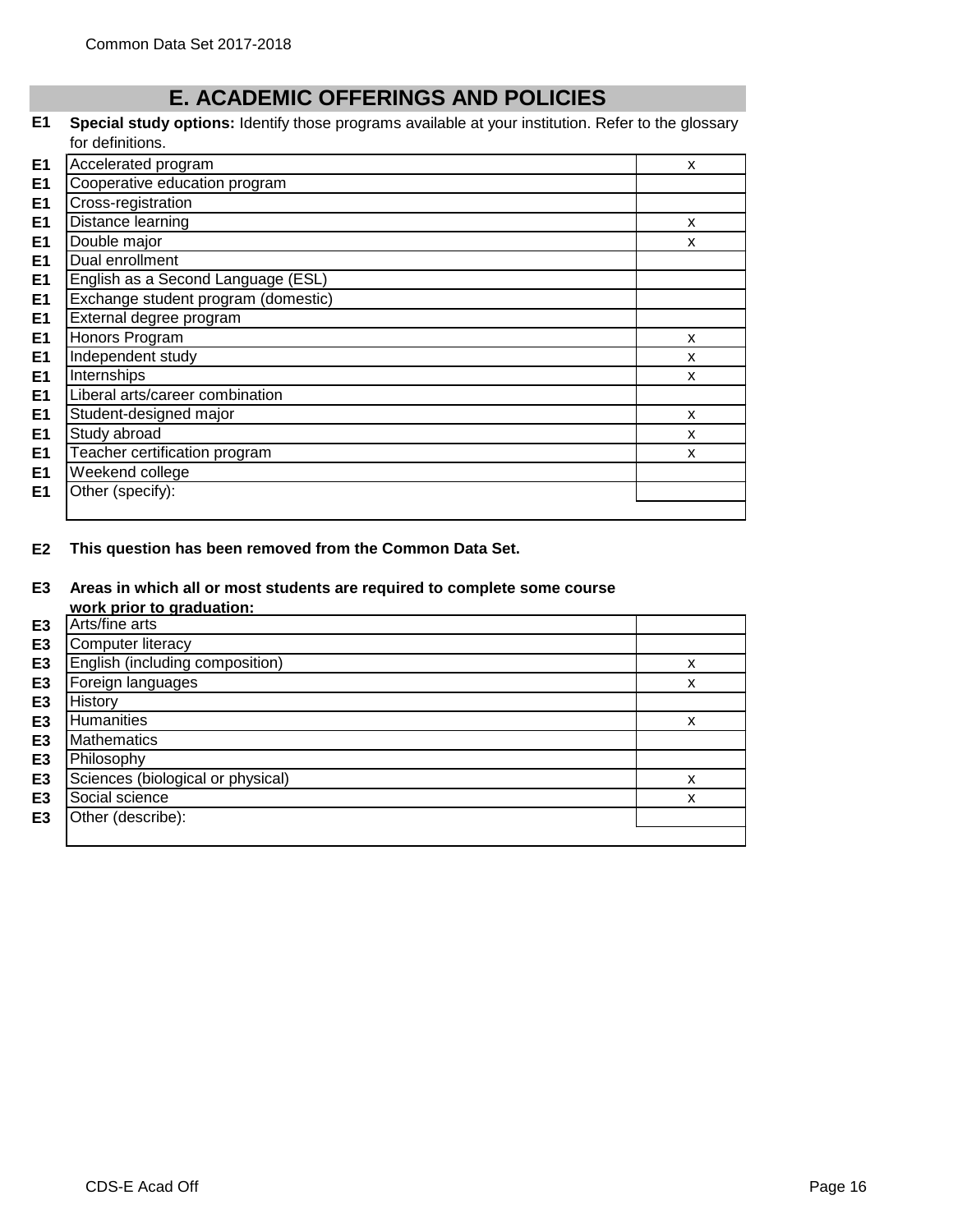# **F. STUDENT LIFE**

**F1** Percentages of first-time, first-year (freshman) degree-seeking students and degree-seeking undergraduates enrolled in Fall 2017 who fit the following categories:

| F <sub>1</sub> |                                                   | First-time, first-year |                |
|----------------|---------------------------------------------------|------------------------|----------------|
|                |                                                   | (freshman)             | Undergraduates |
|                |                                                   | students               |                |
| F1             | Percent who are from out of state                 | 22%                    | 20%            |
| F <sub>1</sub> | Percent of men who join fraternities              | na                     | 4%             |
| F <sub>1</sub> | Percent of women who join sororities              | na                     | 7%             |
| F <sub>1</sub> | Percent who live in college housing               | 97%                    | 80%            |
| F <sub>1</sub> | Percent who live off campus or commute            | 3%                     | 20%            |
| F <sub>1</sub> | Percent of students age 25 and older              | $0\%$                  | 3%             |
| F1             | Average age of full-time students                 | 18                     | 20             |
| F <sub>1</sub> | Average age of all students (full- and part-time) | 18                     | 20             |

**F2 Activities offered** Identify those programs available at your institution.

| <b>Campus Ministries</b>     |   |
|------------------------------|---|
| Choral groups                | x |
| Concert band                 | X |
| Dance                        | X |
| Drama/theater                | X |
| <b>International Student</b> |   |
| Organization                 | x |
| Jazz band                    | x |
| Literary magazine            | x |
| Marching band                |   |
| Model UN                     | x |
| Music ensembles              | X |
| <b>Musical theater</b>       |   |
| Opera                        |   |
| Pep band                     |   |
| Radio station                | x |
| Student government           | X |
| Student newspaper            | X |
| Student-run film society     |   |
| Symphony orchestra           |   |
| <b>Television station</b>    |   |
| Yearbook                     |   |
|                              |   |

**F3 ROTC** (program offered in cooperation with Reserve Officers' Training Corps) **NO**

- **F4 Housing:** Check all types of college housing available at your institution.
- **F4** Coed dorms x
- **F4** Men's dorms
- **F4** Women's dorms
- **F4** Apartments for married students
- **F4** Apartments for single students  $\vert$  x
- **F4** Special housing for disabled students | x
- **F4** Special housing for int'l students
- **F4** Fraternity/sorority housing and the set
- **F4** Cooperative housing
- **F4** Theme housing and a set of the set of the set of the set of the set of the set of the set of the set of the set of the set of the set of the set of the set of the set of the set of the set of the set of the set of the
- **F4** Wellness housing
- **F4** Other housing options (specify):

| ousing available |  |
|------------------|--|
| X                |  |
|                  |  |
|                  |  |
|                  |  |
|                  |  |
| $\frac{x}{x}$    |  |
|                  |  |
| X                |  |
|                  |  |
| X                |  |
|                  |  |
|                  |  |
|                  |  |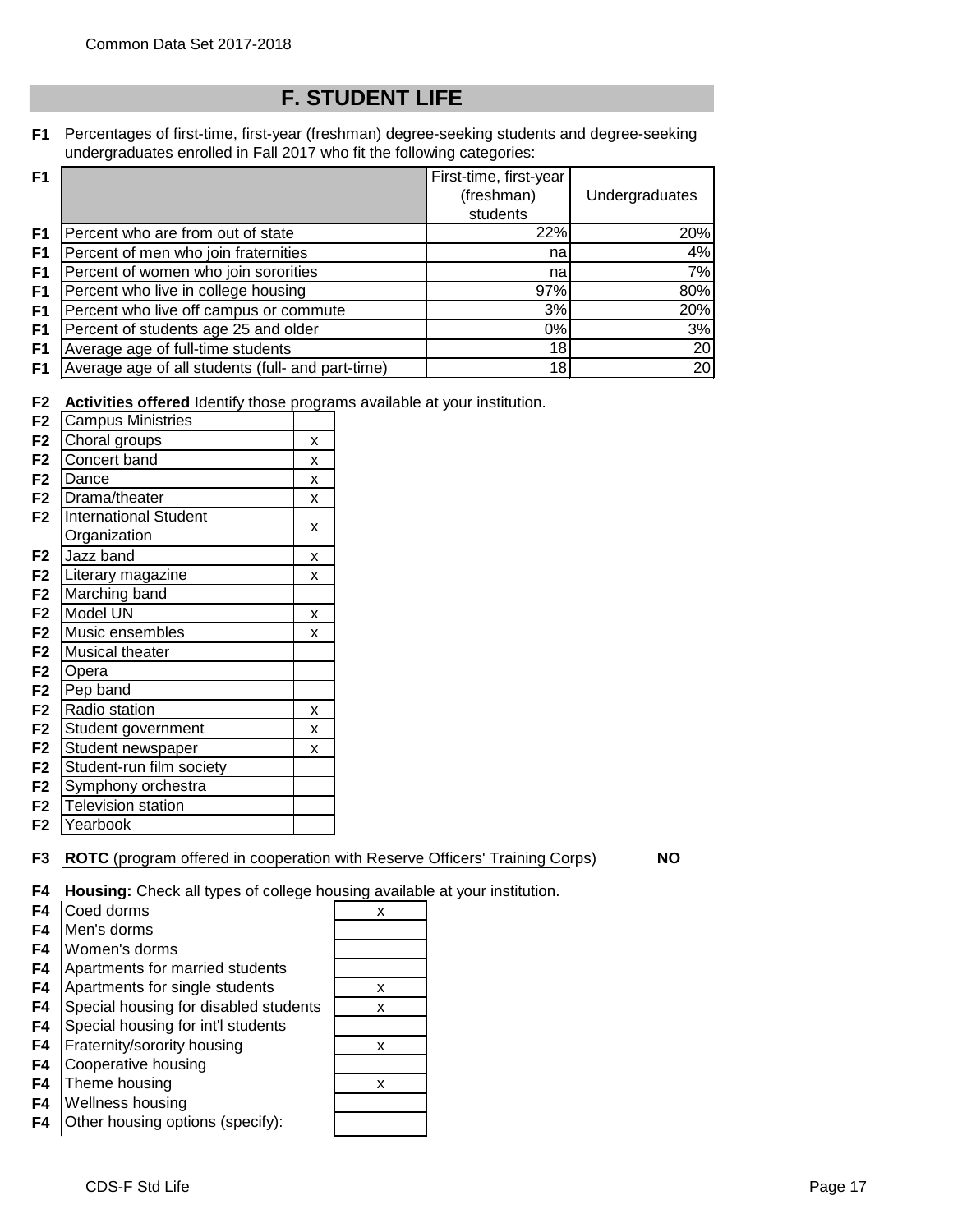# **G. ANNUAL EXPENSES**

### **G0** Please provide the URL of your institution's net price calculator: https://www.hartwick.edu/admissions/net-price-calculator/

**Provide 2018-2019 academic year costs of attendance for the following categories that are applicable to your institution.**

#### **G1 Undergraduate full-time tuition, required fees, room and board**

| G <sub>1</sub> |                                                                    | First-Year | Undergraduates |         |
|----------------|--------------------------------------------------------------------|------------|----------------|---------|
| G1             | <b>PRIVATE INSTITUTIONS</b>                                        |            |                |         |
|                | Tuition:                                                           | \$44,650   | \$44,650       |         |
|                |                                                                    |            |                |         |
| G1             | <b>REQUIRED FEES:</b>                                              | \$860      | \$860          |         |
|                |                                                                    |            |                |         |
| G1             | ROOM AND BOARD: (on-campus)                                        |            |                |         |
| G1             | ROOM ONLY: (on-campus)                                             | \$6,460    | \$6,460        |         |
| G1             | BOARD ONLY: (on-campus meal plan)                                  | \$6,000    | \$6,000        |         |
|                |                                                                    |            |                |         |
| G1             | Comprehensive tuition and room and board fee (if your college      |            |                |         |
|                | cannot provide separate tuition and room and board fees):          |            |                |         |
|                |                                                                    |            |                |         |
|                | G1 Other:                                                          |            |                |         |
| G <sub>2</sub> |                                                                    |            | Minimum        | Maximum |
| G <sub>2</sub> | Number of credits per term a student can take for the stated full- |            |                |         |
|                | time tuition                                                       |            | 12             | 18      |
|                |                                                                    |            |                |         |
| G <sub>3</sub> |                                                                    |            | Yes            | No      |
| G <sub>3</sub> | Do tuition and fees vary by year of study?                         |            |                | XX      |
|                |                                                                    |            |                |         |
| G4             |                                                                    |            | Yes            | No      |
| G4             | Do tuition and fees vary by instructional program?                 |            |                | XX      |
| G4             |                                                                    |            |                |         |
|                |                                                                    |            | %              |         |
|                | G4 If yes, what percentage of full-time undergraduates pay more    |            |                |         |

than the tuition and fees reported in G1?

**G5** Provide the estimated expenses for a typical full-time undergraduate student:

| G <sub>5</sub> |                                | <b>Residents</b> | Commuters        | Commuters            |
|----------------|--------------------------------|------------------|------------------|----------------------|
|                |                                |                  | (living at home) | (not living at home) |
|                | <b>G5</b> Books and supplies   | \$700            | \$700            | \$700                |
| G <sub>5</sub> | Room only                      |                  |                  |                      |
|                | G5 Board only                  |                  |                  |                      |
|                | <b>G5</b> Room and board total |                  |                  | \$6,000              |
| G5             | Transportation                 | \$300            | \$300            | \$300                |
| G <sub>5</sub> | Other expenses                 | \$400            | \$400            | \$400                |

**G6** Undergraduate per-credit-hour charges (tuition only)

G6 PRIVATE INSTITUTIONS:  $$1,435$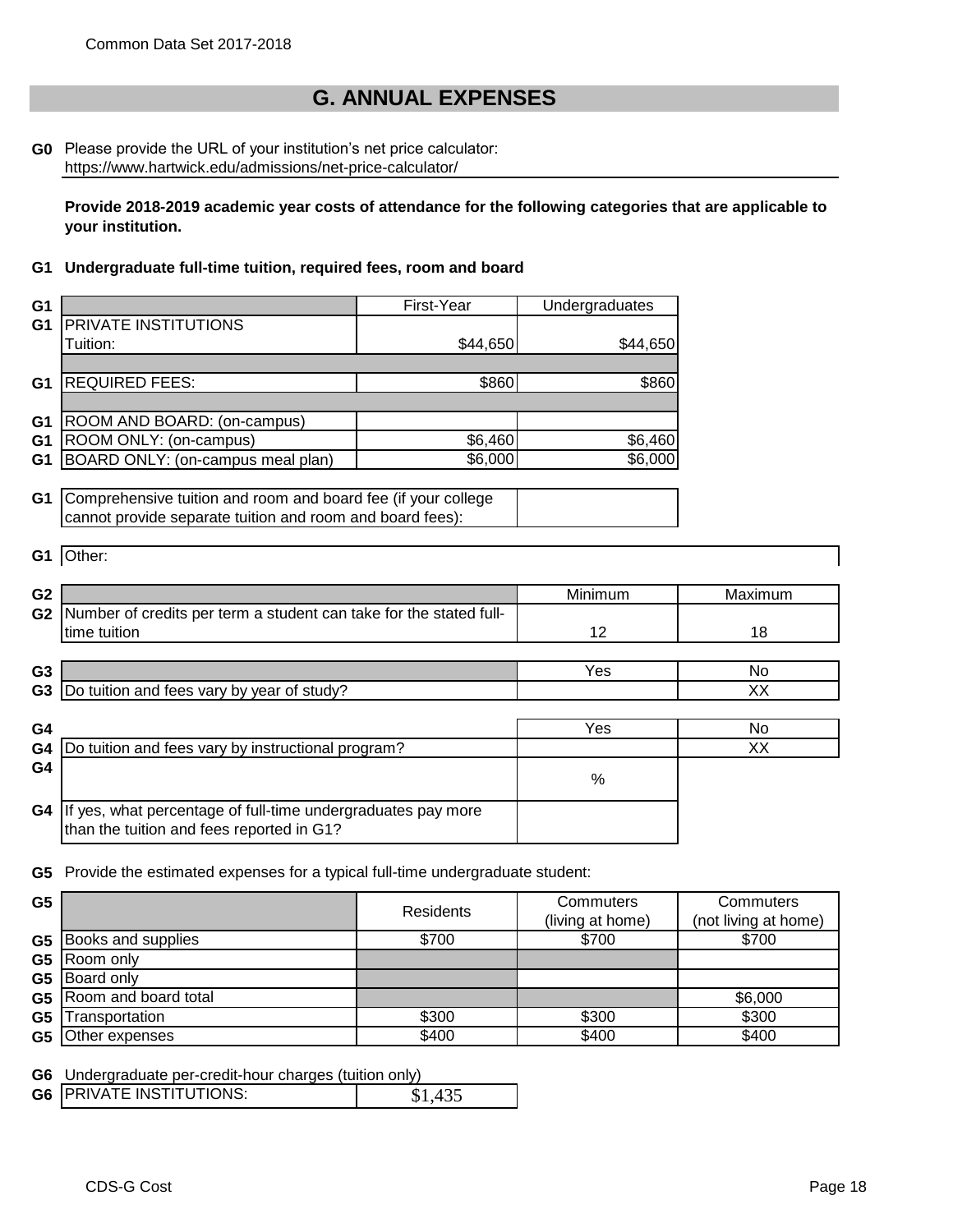# **H. FINANCIAL AID**

# **Aid Awarded to Enrolled Undergraduates**

Enter total dollar amounts awarded to enrolled full-time and less than full-time degree-seeking undergraduates (using the same cohort reported in CDS Question B1, "total degree-seeking" undergraduates) in the following categories. (Note: If the data being reported are final figures for the 2016-2017 academic year (see the next item below), use the 2016-2017 academic year's CDS Question B1 cohort.) Include aid awarded to international students (i.e., those not qualifying for federal aid). Aid that is non-need-based but that was used to meet need should be reported in the need-based aid columns. (For a suggested order of precedence in assigning categories of aid to cover need, see the entry for "non-need-based scholarship or grant aid" on the last page of the definitions section.)

| H1 |                                                                                                                                      | 2017-2018<br>estimated | 2016-2017<br>final |
|----|--------------------------------------------------------------------------------------------------------------------------------------|------------------------|--------------------|
| Η1 | Indicate the academic year for which data are reported for items H1,<br>H <sub>2</sub> , H <sub>2</sub> A, and H <sub>6</sub> below: | XXX                    |                    |

**H3** Which needs-analysis methodology does your institution use in awarding institutional aid?

| H <sub>3</sub> | Federal methodology (FM)       | XXX |
|----------------|--------------------------------|-----|
| H <sub>3</sub> | Institutional methodology (IM) |     |
| H <sub>3</sub> | Both FM and IM                 |     |

| <b>H1</b>      |                                                                                                                                                                                   | <b>Need-based \$</b><br>(Include non-need-<br>based aid used to<br>meet need.) | Non-need-based \$<br>(Exclude non-need-based<br>aid used to meet need.) |
|----------------|-----------------------------------------------------------------------------------------------------------------------------------------------------------------------------------|--------------------------------------------------------------------------------|-------------------------------------------------------------------------|
| H <sub>1</sub> | <b>Scholarships/Grants</b>                                                                                                                                                        |                                                                                |                                                                         |
| H <sub>1</sub> | Federal                                                                                                                                                                           | \$2,507,578                                                                    | \$0                                                                     |
| H1             | State (i.e., all states, not only the state in which your institution is<br>located)                                                                                              | \$1,379,487                                                                    | \$0                                                                     |
| H <sub>1</sub> | Institutional: Endowed scholarships, annual gifts and tuition funded<br>grants, awarded by the college, excluding athletic aid and tuition<br>waivers (which are reported below). | \$24,479,964                                                                   | \$5,453,862                                                             |
| H <sub>1</sub> | Scholarships/grants from external sources (e.g., Kiwanis, National<br>Merit) not awarded by the college                                                                           | \$526,452                                                                      | \$133,127                                                               |
| H <sub>1</sub> | <b>Total Scholarships/Grants</b>                                                                                                                                                  | \$28,893,481                                                                   | \$5,586,989                                                             |
| H <sub>1</sub> | <b>Self-Help</b>                                                                                                                                                                  |                                                                                |                                                                         |
| H <sub>1</sub> | Student loans from all sources (excluding parent loans)                                                                                                                           | \$7,931,715                                                                    | \$3,013,904                                                             |
| H <sub>1</sub> | <b>Federal Work-Study</b>                                                                                                                                                         | \$1,522,361                                                                    |                                                                         |
| H <sub>1</sub> | State and other (e.g., institutional) work-study/employment (Note:                                                                                                                |                                                                                |                                                                         |
|                | Excludes Federal Work-Study captured above.)                                                                                                                                      | \$0                                                                            | \$0                                                                     |
| H <sub>1</sub> | <b>Total Self-Help</b>                                                                                                                                                            | \$9,454,076                                                                    | \$3,013,904                                                             |
| H <sub>1</sub> | <b>Other</b>                                                                                                                                                                      |                                                                                |                                                                         |
| <b>H1</b>      | Parent Loans                                                                                                                                                                      | \$5,824,105                                                                    | \$7,734,954                                                             |
| H <sub>1</sub> | <b>Tuition Waivers</b><br>Reporting is optional. Report tuition waivers in this row if you choose to                                                                              |                                                                                |                                                                         |
|                | report them. Do not report tuition waivers elsewhere.                                                                                                                             | \$647,891                                                                      | \$371,434                                                               |
| H1             | <b>Athletic Awards</b>                                                                                                                                                            | \$31,627                                                                       | \$855,456                                                               |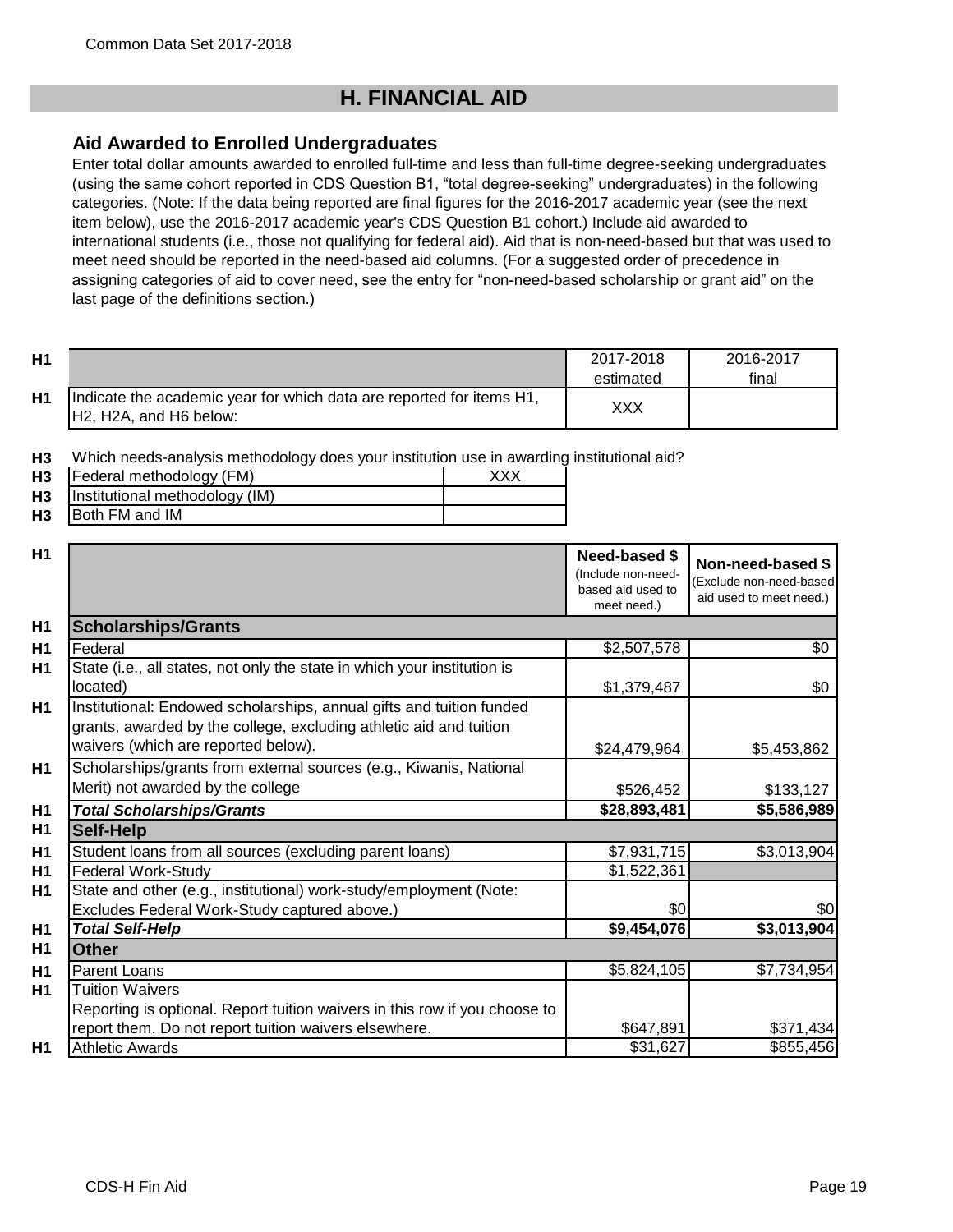**H2 Number of Enrolled Students Awarded Aid:** List the number of degree-seeking full-time and less-than-fulltime undergraduates who applied for and were awarded financial aid from any source. **Aid that is non-needbased but that was used to meet need should be counted as need-based aid.** Numbers should reflect the cohort awarded the dollars reported in H1. Note: In the chart below, students may be counted in more than one row, and full-time freshmen should also be counted as full-time undergraduates.

| H <sub>2</sub> |                                                                                                                                                                                                                                                                                                    | <b>First-time</b><br><b>Full-time</b><br><b>Freshmen</b> | <b>Full-time</b><br>Undergraduate<br>(Incl. Fresh.) | <b>Less Than</b><br><b>Full-time</b><br>Undergraduate |
|----------------|----------------------------------------------------------------------------------------------------------------------------------------------------------------------------------------------------------------------------------------------------------------------------------------------------|----------------------------------------------------------|-----------------------------------------------------|-------------------------------------------------------|
| H <sub>2</sub> | a) Number of degree-seeking undergraduate students<br>(CDS Item B1 if reporting on Fall 2016 cohort)                                                                                                                                                                                               | 351                                                      | 1178                                                | 16                                                    |
| H <sub>2</sub> | b) Number of students in line a who applied for need-<br>based financial aid                                                                                                                                                                                                                       | 331                                                      | 1036                                                | 4                                                     |
| H <sub>2</sub> | Number of students in line <b>b</b> who were determined to<br>C)<br>have financial need                                                                                                                                                                                                            | 317                                                      | 985                                                 | 4                                                     |
| H <sub>2</sub> | d) Number of students in line c who were awarded any<br>financial aid                                                                                                                                                                                                                              | 317                                                      | 984                                                 | 4                                                     |
| H <sub>2</sub> | Number of students in line d who were awarded any<br>e)<br>need-based scholarship or grant aid                                                                                                                                                                                                     | 316                                                      | 969                                                 | $\overline{2}$                                        |
| H <sub>2</sub> | Number of students in line d who were awarded any<br>f)<br>need-based self-help aid                                                                                                                                                                                                                | 261                                                      | 845                                                 | $\overline{2}$                                        |
| H <sub>2</sub> | Number of students in line d who were awarded any<br>q)<br>non-need-based scholarship or grant aid                                                                                                                                                                                                 | 49                                                       | 178                                                 | 0                                                     |
| H <sub>2</sub> | Number of students in line d whose need was fully met<br>h)<br>(exclude PLUS loans, unsubsidized loans, and private<br>alternative loans)                                                                                                                                                          | 47                                                       | 129                                                 | $\Omega$                                              |
| H <sub>2</sub> | On average, the percentage of need that was met of<br>i)<br>students who were awarded any need-based aid.<br>Exclude any aid that was awarded in excess of need as<br>well as any resources that were awarded to replace<br>EFC (PLUS loans, unsubsidized loans, and private<br>alternative loans) | 83.1%                                                    | 79.3%                                               | 33.2%                                                 |
| H <sub>2</sub> | The average financial aid package of those in line d.<br>li)<br>Exclude any resources that were awarded to replace<br>EFC (PLUS loans, unsubsidized loans, and private<br>alternative loans)                                                                                                       | \$<br>39,511                                             | \$<br>36,253                                        | \$7,499                                               |
| H <sub>2</sub> | Average need-based scholarship and grant award of<br>$\mathsf{k}$<br>those in line e                                                                                                                                                                                                               | \$33,774                                                 | \$30,823                                            | \$7,389                                               |
| H <sub>2</sub> | Average need-based self-help award (excluding PLUS<br>$\mathbf{D}$<br>loans, unsubsidized loans, and private alternative<br>loans) of those in line f                                                                                                                                              | \$<br>7,139                                              | \$<br>6,809                                         | \$7,610                                               |
| H <sub>2</sub> | m) Average need-based loan (excluding PLUS loans,<br>unsubsidized loans, and private alternative loans) of<br>those in line f who were awarded a need-based loan                                                                                                                                   | \$5,122                                                  | \$5,130                                             | \$5,500                                               |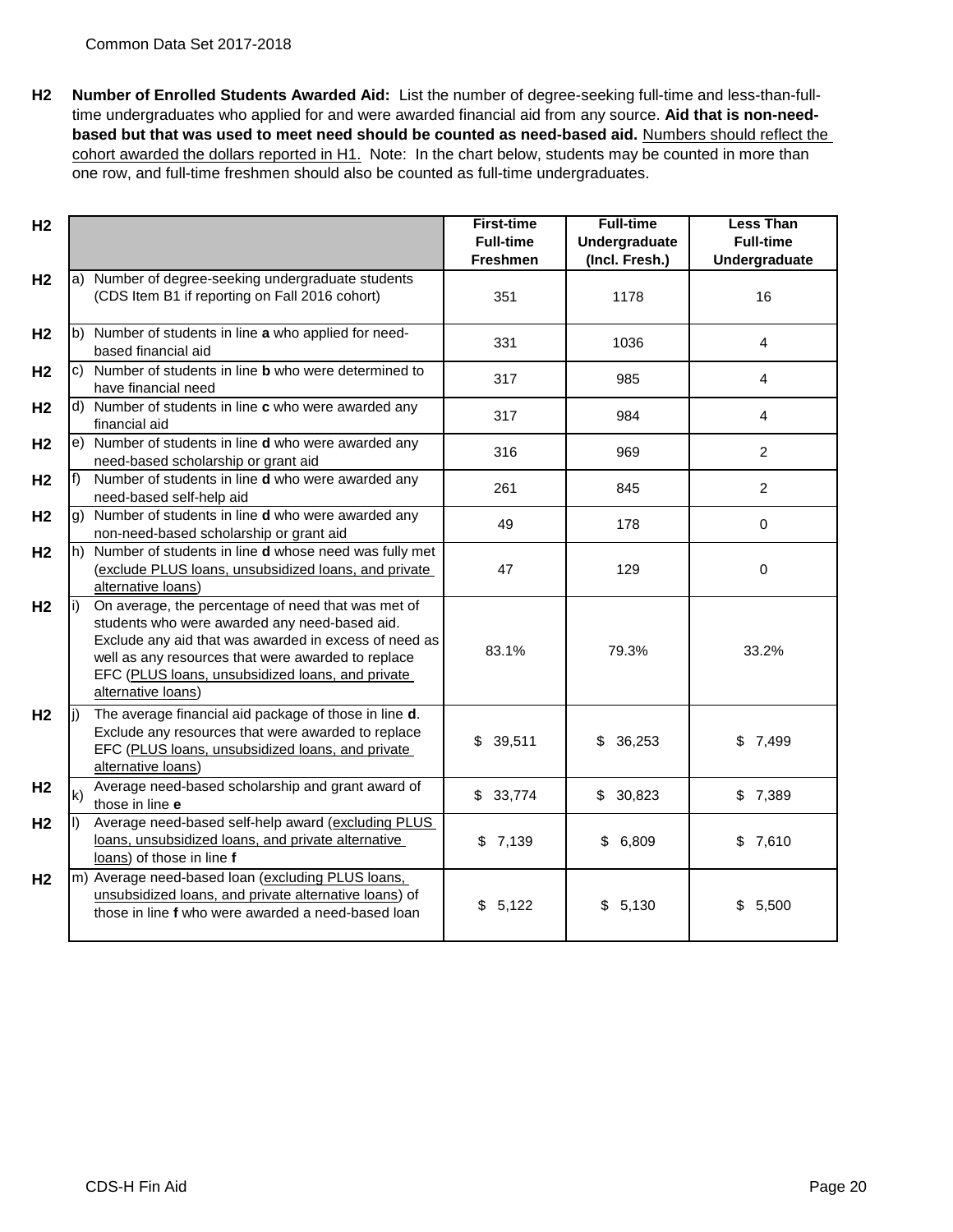**H2A Number of Enrolled Students Awarded Non-need-based Scholarships and Grants**: List the number of degree-seeking full-time and less-than-full-time undergraduates who had no financial need and who were awarded institutional non-need-based scholarship or grant aid. Numbers should reflect the cohort awarded the dollars reported in H1. Note: In the chart below, students may be counted in more than one row, and full-time freshmen should also be counted as full-time undergraduates.

| H <sub>2</sub> A |                                                                                                                                                                                                                           | <b>First-time</b><br><b>Full-time</b><br><b>Freshmen</b> | <b>Full-time</b><br>Undergrad<br>(Incl. Fresh.) | <b>Less Than</b><br><b>Full-time</b><br>Undergrad |
|------------------|---------------------------------------------------------------------------------------------------------------------------------------------------------------------------------------------------------------------------|----------------------------------------------------------|-------------------------------------------------|---------------------------------------------------|
| H <sub>2</sub> A | Number of students in line a who had no financial need<br>$\ln$<br>and who were awarded institutional non-need-based<br>scholarship or grant aid (exclude those who were<br>awarded athletic awards and tuition benefits) | 34                                                       | 182                                             | 0                                                 |
| H2A   0          | Average dollar amount of institutional non-need-based<br>scholarship and grant aid awarded to students in line n                                                                                                          | \$28,127                                                 | 24,021<br>S.                                    | \$0                                               |
| $H2A$ (p)        | Number of students in line a who were awarded an<br>institutional non-need-based athletic scholarship or<br>grant                                                                                                         |                                                          | 37                                              | $\Omega$                                          |
| H2A  q           | Average dollar amount of institutional non-need-based<br>athletic scholarships and grants awarded to students in<br>line <b>p</b>                                                                                         | \$19,147                                                 | \$23,975                                        | \$0                                               |

- **H4 351** Provide the number of students in the 2017 undergraduate class who started at your institution as first-time students and received a bachelor's degree between July 1, 2016 and June 30, 2017. Exclude students who transferred into your institution
- **H5** Number and percent of students in class (defined in H4 above) borrowing from federal, non-federal, and any loan sources, and the average (or mean) amount borrowed

| <b>Source/Type of Loan</b><br>a) Any loan program: Federal Perkins, Federal Stafford                                                                                                            | Number in the<br>class (defined in<br>H <sub>4</sub> above) who<br>borrowed from<br>specified in the<br>first column | Percent of the<br>class (defined<br>above) who<br>borrowed from<br>the types of<br>the types of loans loans specified in<br>the first column<br>$(nearest 1\%)$ | Average per-<br>undergraduate-<br>borrower cumulative<br>principal borrowed<br>from the types of<br>loans specified in the<br>first column (nearest<br>\$1) |
|-------------------------------------------------------------------------------------------------------------------------------------------------------------------------------------------------|----------------------------------------------------------------------------------------------------------------------|-----------------------------------------------------------------------------------------------------------------------------------------------------------------|-------------------------------------------------------------------------------------------------------------------------------------------------------------|
| Subsidized and Unsubsidized, institutional, state,<br>private loans that your institution is aware of, etc.<br>Include both Federal Direct Student Loans and Federal<br>Family Education Loans. | 286                                                                                                                  | 81.50%                                                                                                                                                          | \$43,187                                                                                                                                                    |
| b) Federal Ioan programs: Federal Perkins, Federal<br>Stafford Subsidized and Unsubsidized. Include both<br>Federal Direct Student Loans and Federal Family<br>Education Loans.                 | 282                                                                                                                  | 80.30%                                                                                                                                                          | \$27,233                                                                                                                                                    |
| c) Institutional loan programs.                                                                                                                                                                 | $\overline{7}$                                                                                                       | 2.00%                                                                                                                                                           | \$2,671                                                                                                                                                     |
| d) State loan programs.                                                                                                                                                                         | $\Omega$                                                                                                             | $0.00\%$                                                                                                                                                        | \$0                                                                                                                                                         |
| e) Private student loans made by a bank or lender.                                                                                                                                              | 107                                                                                                                  | 30.50%                                                                                                                                                          | \$43,488                                                                                                                                                    |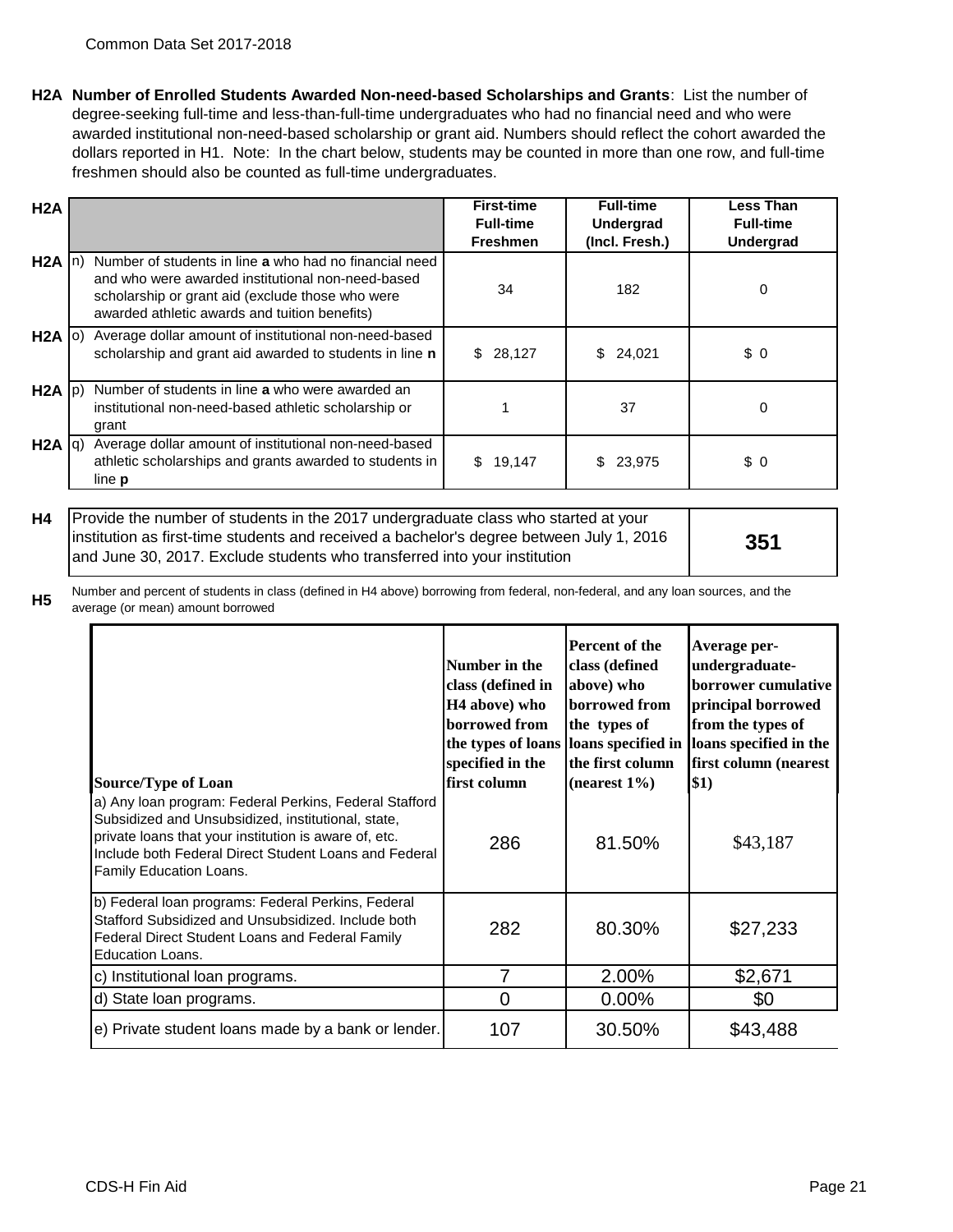**Aid to Undergraduate Degree-seeking Nonresident Aliens** (Note: Report numbers and dollar amounts for the same academic year checked in item H1.)

**H6** Indicate your institution's policy regarding institutional scholarship and grant aid for undergraduate degreeseeking nonresident aliens:

|                                                                                                                                                                                                                                                   | 36                                                                                                                                                                            |
|---------------------------------------------------------------------------------------------------------------------------------------------------------------------------------------------------------------------------------------------------|-------------------------------------------------------------------------------------------------------------------------------------------------------------------------------|
|                                                                                                                                                                                                                                                   |                                                                                                                                                                               |
| Institutional need-based scholarship or grant aid is available<br>Institutional non-need-based scholarship or grant aid is available<br>Institutional scholarship or grant aid is not available<br>were awarded need-based or non-need-based aid: | If institutional financial aid is available for undergraduate degree-seeking nonresident<br>aliens, provide the number of undergraduate degree-seeking nonresident aliens who |

| H <sub>6</sub> | Average dollar amount of institutional financial aid awarded to undergraduate degree- |          |
|----------------|---------------------------------------------------------------------------------------|----------|
|                | seeking nonresident aliens:                                                           | \$42,805 |
|                |                                                                                       |          |

| H6 | <b>Total dollar amount of institutional financial aid awarded to undergraduate degree-</b> |             |
|----|--------------------------------------------------------------------------------------------|-------------|
|    | Iseeking nonresident aliens:                                                               | \$1.540.963 |

**H7** Check off all financial aid forms nonresident alien first-year financial aid applicants must submit:

| <b>H7</b> | Institution's own financial aid form              |             |
|-----------|---------------------------------------------------|-------------|
| <b>H7</b> | <b>ICSS/Financial Aid PROFILE</b>                 |             |
| <b>H7</b> | International Student's Financial Aid Application |             |
| <b>H7</b> | International Student's Certification of Finances | <b>XXXX</b> |
|           | <b>H7</b> Other (specify):                        |             |

# **Process for First-Year/Freshman Students**

**H8** Check off all financial aid forms domestic first-year (freshman) financial aid applicants must submit:

| H <sub>8</sub> | <b>FAFSA</b>                         | <b>XXXXX</b> |
|----------------|--------------------------------------|--------------|
| H <sub>8</sub> | Institution's own financial aid form |              |
| H <sub>8</sub> | <b>CSS/Financial Aid PROFILE</b>     |              |
| H <sub>8</sub> | State aid form                       |              |
| H <sub>8</sub> | Noncustodial PROFILE                 |              |
| H <sub>8</sub> | <b>Business/Farm Supplement</b>      |              |
| H <sub>8</sub> | Other (specify):                     |              |

#### **H9** Indicate filing dates for first-year (freshman) students:

| H <sub>9</sub> | Priority date for filing required financial aid forms:             |            |
|----------------|--------------------------------------------------------------------|------------|
| H <sub>9</sub> | Deadline for filing required financial aid forms:                  |            |
| H <sub>9</sub> | No deadline for filing required forms (applications processed on a | <b>XXX</b> |
|                | rolling basis):                                                    |            |

#### **H10** Indicate notification dates for first-year (freshman) students (answer a or b):

|                 | H <sub>10</sub> a) Students notified on or about (date): |       |  |
|-----------------|----------------------------------------------------------|-------|--|
| H <sub>10</sub> |                                                          | No    |  |
|                 | $H10$ b) Students notified on a rolling basis:           | xxx   |  |
| <b>H10</b>      | If yes, starting date:                                   | 12/22 |  |

**H11** Indicate reply dates:

|                      | H11 Students must reply by (date): |  |
|----------------------|------------------------------------|--|
| <b>H11</b> or within | weeks of notification.             |  |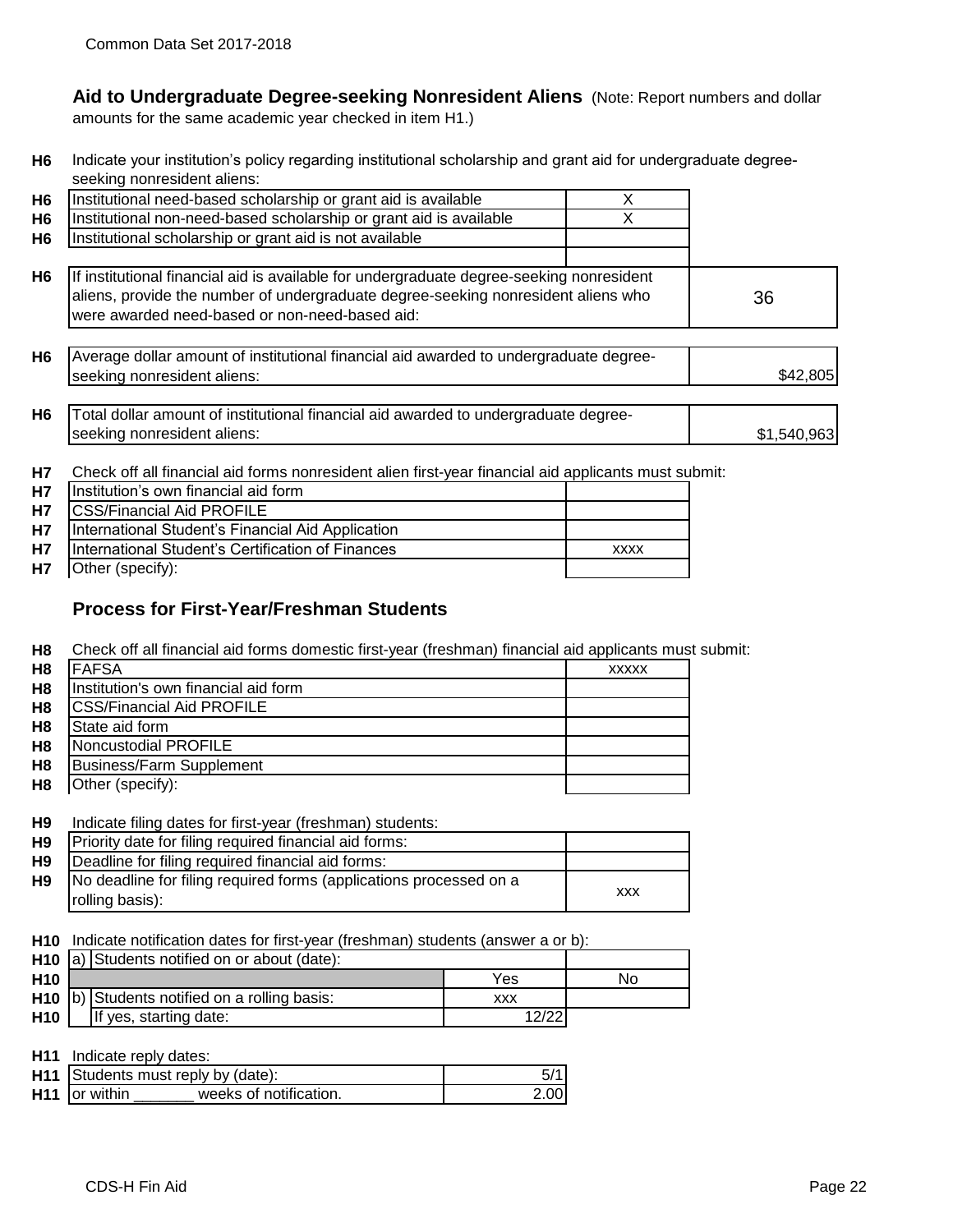# **Types of Aid Available**

Please check off all types of aid available to undergraduates at your institution:

**H12** Loans

| <b>H12 FEDERAL DIRECT STUDENT LOAN PROGRAM (DIRECT LOAN)</b> |   |  |  |  |  |  |
|--------------------------------------------------------------|---|--|--|--|--|--|
| H12 Direct Subsidized Stafford Loans                         | X |  |  |  |  |  |
| H12 Direct Unsubsidized Stafford Loans                       | X |  |  |  |  |  |
| H12 Direct PLUS Loans                                        | X |  |  |  |  |  |
| H12 Federal Perkins Loans                                    | X |  |  |  |  |  |
| <b>H12</b> Federal Nursing Loans                             | X |  |  |  |  |  |
| H <sub>12</sub> State Loans                                  | X |  |  |  |  |  |
|                                                              |   |  |  |  |  |  |

**H12** College/university loans from institutional funds **EXA COLLEGE CONVERTS CONVERTS** X **H12** Other (specify):

#### **H13** Scholarships and Grants

|                 | H13 NEED-BASED:                                                      |   |
|-----------------|----------------------------------------------------------------------|---|
| H <sub>13</sub> | <b>Federal Pell</b>                                                  | x |
| H <sub>13</sub> | <b>SEOG</b>                                                          | x |
| H <sub>13</sub> | State scholarships/grants                                            | х |
| H <sub>13</sub> | Private scholarships                                                 | X |
| H <sub>13</sub> | College/university scholarship or grant aid from institutional funds | x |
| H <sub>13</sub> | United Negro College Fund                                            |   |
| H <sub>13</sub> | <b>Federal Nursing Scholarship</b>                                   |   |
| H <sub>13</sub> | Other (specify):                                                     |   |

#### **H14** Check off criteria used in awarding institutional aid. Check all that apply.

| H14             |                          | Non-Need Based | Need-Based |
|-----------------|--------------------------|----------------|------------|
| H <sub>14</sub> | Academics                | X              |            |
| H <sub>14</sub> | Alumni affiliation       | X              |            |
| H <sub>14</sub> | Art                      |                |            |
| H <sub>14</sub> | Athletics                | X              |            |
| H <sub>14</sub> | Job skills               |                |            |
| H <sub>14</sub> | <b>ROTC</b>              |                |            |
| H <sub>14</sub> | Leadership               |                |            |
| H <sub>14</sub> | Minority status          |                |            |
| H <sub>14</sub> | Music/drama              | X              |            |
| H <sub>14</sub> | Religious affiliation    |                |            |
| H <sub>14</sub> | State/district residency |                |            |

**H15** If your institution has recently implemented any major financial aid policy, program, or initiative to make your institution more affordable to incoming students such as replacing loans with grants, or waiving costs for families below a certain income level please provide details below:

| . |  |
|---|--|
|   |  |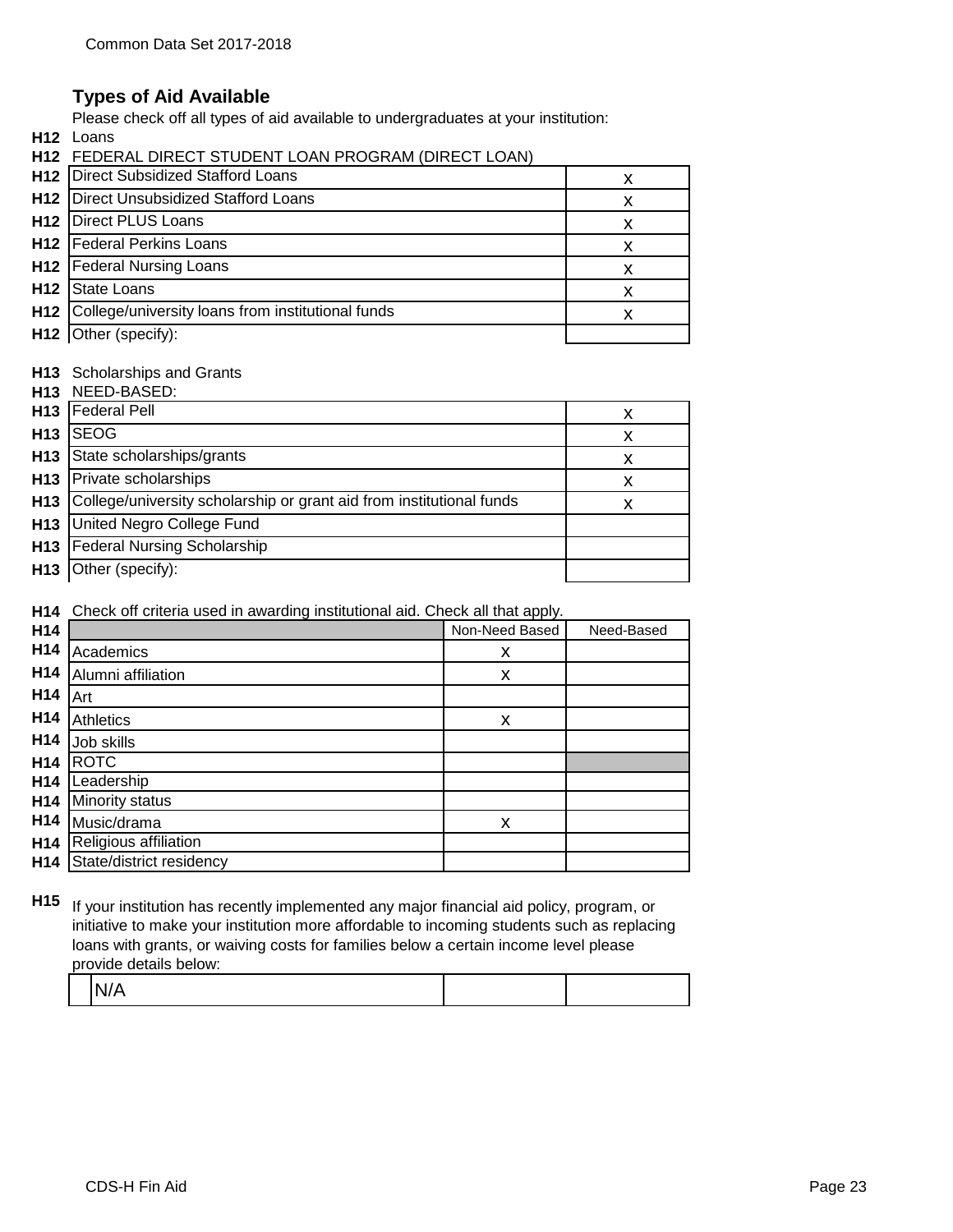# **I. INSTRUCTIONAL FACULTY AND CLASS SIZE**

**Please report the number of instructional faculty members in each category for Fall 2017. Include faculty who are on your institution's payroll on the census date your institution uses for IPEDS/AAUP.**

| $\mathsf{I}$    |    |                                                                    | Full-Time | Part-Time       | Total |
|-----------------|----|--------------------------------------------------------------------|-----------|-----------------|-------|
| $\mathsf{I}$    | a) | Total number of instructional faculty                              | 106       | 68              | 174   |
| $\mathsf{I}$    | b) | Total number who are members of minority groups                    | 11        |                 | 16    |
| $\mathsf{I}$    | C) | Total number who are women                                         | 48        | 40              | 88    |
| 11              | d) | Total number who are men                                           | 58        | 28              | 86    |
| $\overline{11}$ | e) | Total number who are nonresident aliens (international)            | 3         | 0               |       |
| $\mathsf{I}$    |    | Total number with doctorate, or other terminal degree              | 86        | 9               | 95    |
|                 | g) | Total number whose highest degree is a master's but not a terminal |           |                 |       |
| 11              |    | master's                                                           | 21        | 35              | 56    |
| $\overline{11}$ |    | Total number whose highest degree is a bachelor's                  |           | 10 <sup>1</sup> |       |
|                 |    | Total number whose highest degree is unknown or other (Note:       |           |                 |       |
| $\mathsf{I}$    |    | Items f, g, h, and i must sum up to item a.)                       | 0         | 14              | 14    |
|                 |    | Total number in stand-alone graduate/ professional programs in     |           |                 |       |
| $\mathsf{I}$    |    | which faculty teach virtually only graduate-level students         |           |                 |       |

#### **I2 Student to Faculty Ratio**

**I1**

Report the Fall 2017 ratio of full-time equivalent students (full-time plus 1/3 part time) to full-time equivalent instructional faculty (full time plus 1/3 part time).

| 12 | Fall 2016 Student to Faculty ratio | 10.80 to | (based on | 1186 students      |
|----|------------------------------------|----------|-----------|--------------------|
|    |                                    |          | and       | $128.67$ faculty). |

#### **I3 Undergraduate Class Size**

| 13 | Undergraduate Class Size (provide numbers) |         |           |           |       |       |       |        |             |
|----|--------------------------------------------|---------|-----------|-----------|-------|-------|-------|--------|-------------|
| 13 | <b>CLASS</b>                               | $2 - 9$ | $10 - 19$ | $20 - 29$ | 30-39 | 40-49 | 50-99 | $100+$ | $\tau$ otal |
| 13 | <b>SECTIONS</b>                            | 122     | 143       | 74        |       |       |       |        | 357         |
|    |                                            |         |           |           |       |       |       |        |             |

| ın<br>IJ | <b>SS SUB-</b><br>~-<br>$\ddot{\phantom{a}}$<br>◡∟<br>AJJ. | 2-9 | -19<br>. W- | 20-29 | 30-39 | 40-49 | 50-99 | $100+$ | ⊺ota. |
|----------|------------------------------------------------------------|-----|-------------|-------|-------|-------|-------|--------|-------|
| 10<br>IJ | <b>OLOTIONIC</b><br>วพธ                                    |     | .<br>-      |       |       |       |       |        |       |